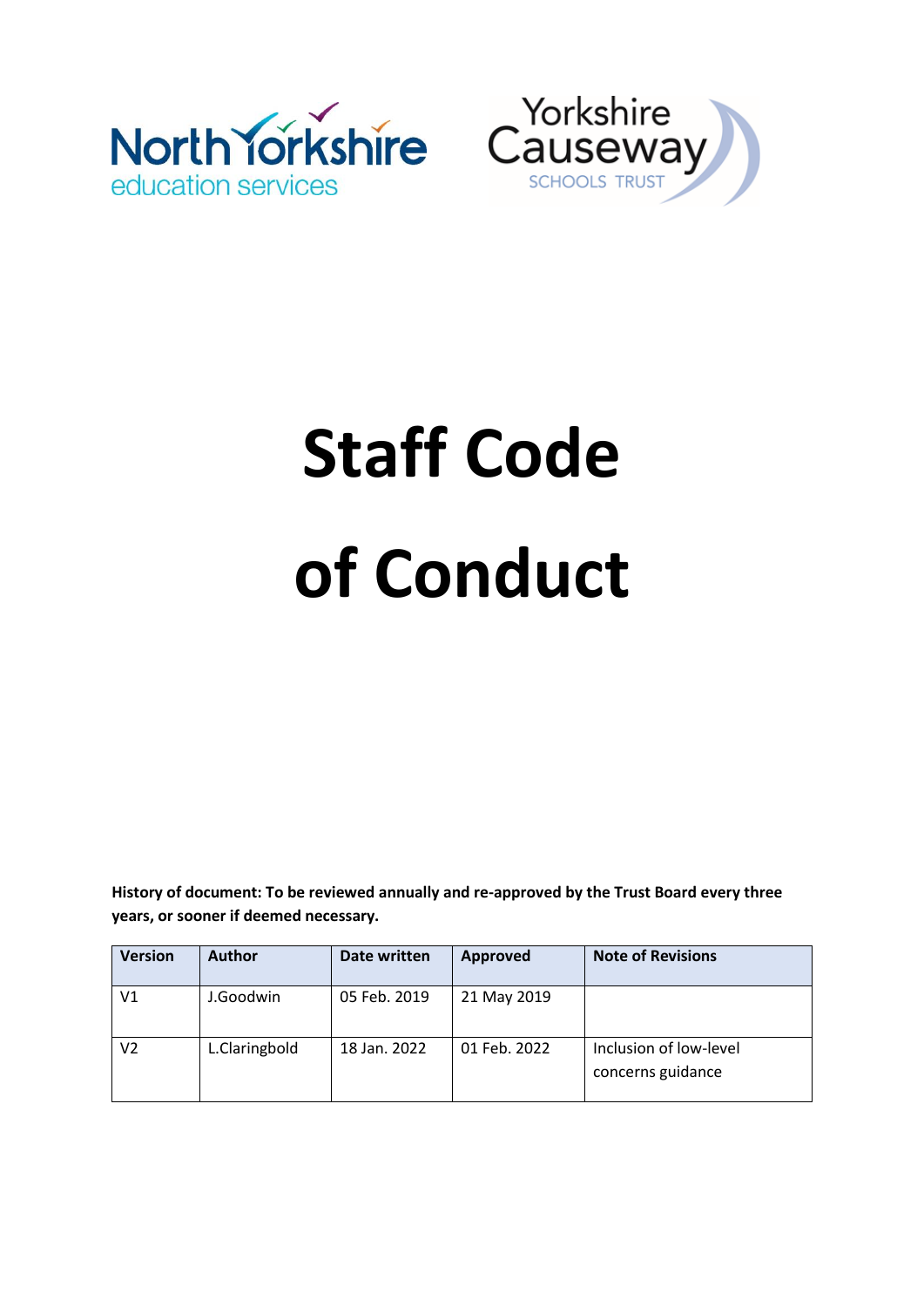# 1. Contents 1. Introduction [....................................................................................................................................3](#page-2-0) 2. [Scope...............................................................................................................................................3](#page-2-1) 3. [Standard and attitude.....................................................................................................................4](#page-3-0)

| 4.  |                                                                                 |  |
|-----|---------------------------------------------------------------------------------|--|
| 5.  |                                                                                 |  |
| 6.  |                                                                                 |  |
| 7.  |                                                                                 |  |
| 8.  |                                                                                 |  |
| 9.  |                                                                                 |  |
| 10. |                                                                                 |  |
| 11. |                                                                                 |  |
| 12. |                                                                                 |  |
| 13. |                                                                                 |  |
|     |                                                                                 |  |
|     |                                                                                 |  |
|     | Appendix 2: Addendum to the Code of Conduct: Low Level Concerns (KCSIE 2021) 19 |  |

**Yorkshire Causeway Schools Trust engages North Yorkshire County Council HR Service as its HR Provider and adopts fully this North Yorkshire Education Services Policy.** 

**Policy produced for Academies under the HR service provision of North Yorkshire County Council.**

**This policy was adopted from NYHR template dated October 2021**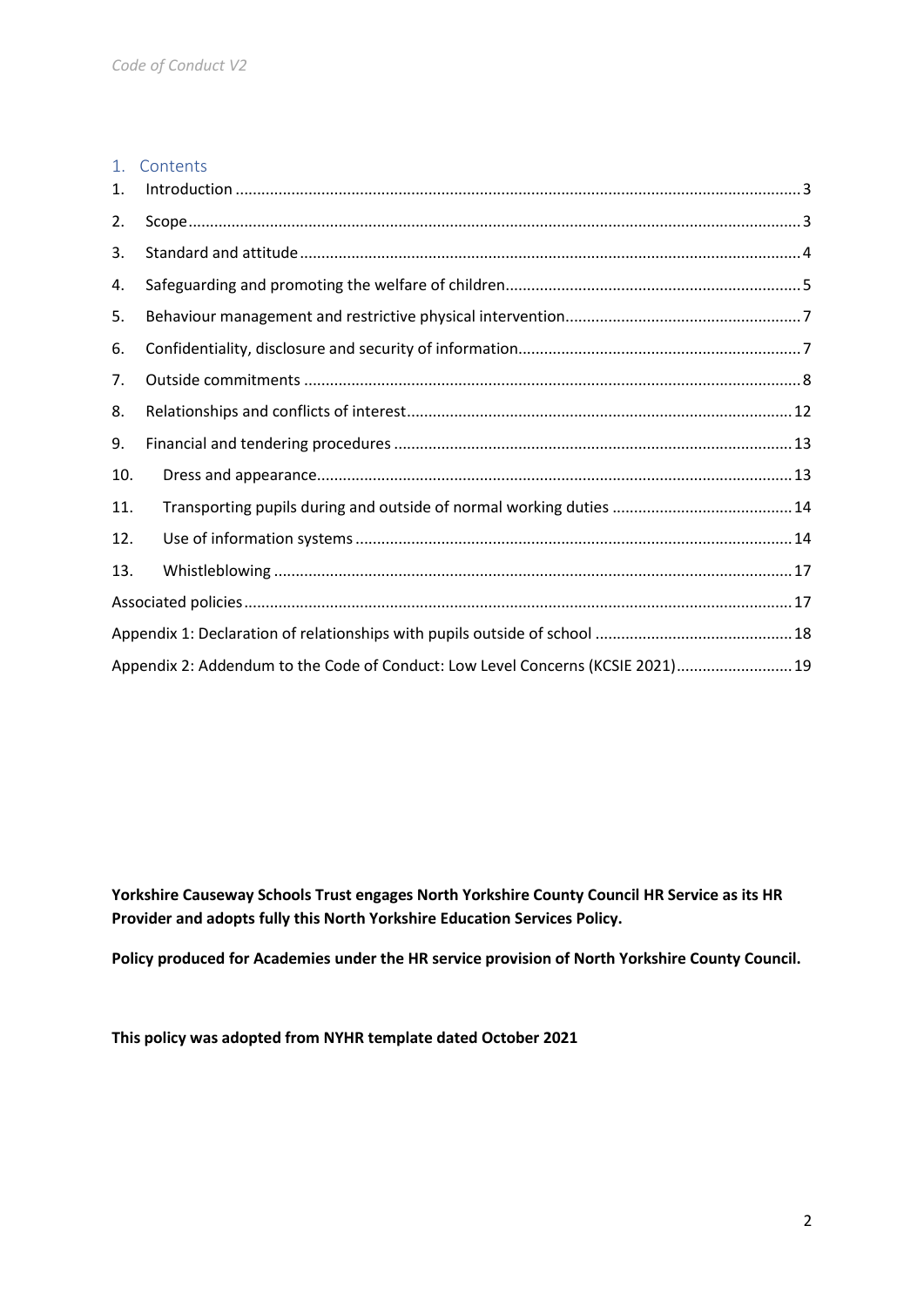## <span id="page-2-0"></span>1. Introduction

- 1.1. This Code of Conduct is designed to give clear guidance on the standards of behaviour of all Trust staff and as such:
	- Makes a clear statement about the standards of conduct expected of employees of, and those working with, the Trust.
	- Ensures all employees and associated persons understand their obligations with regard to safeguarding and promoting the welfare of pupils.
	- Ensures the highest standards of conduct by identifying the Trust's standards which sit alongside professional codes and guidelines.
	- Helps all employees to act in a way which upholds the Trust's standards and, at the same time, protects them from criticism, misunderstanding or complaint.
	- Helps build trust between the Trust and the people who come into contact with those working for it.
- 1.2. All individuals working in the Trust are expected to comply with the law as it applies to their work in schools, particularly in matters such as health and safety, safeguarding of children and data protection. They are also expected to carry out their duties in accordance with the relevant policies, procedures, rules and guidance adopted by the Trust Board or Local Governing Body.
- 1.3. In addition to this Code of Conduct, all employees engaged to work under teachers' terms and conditions of employment have an obligation to adhere to the Teachers' Standards (England) and in relation to this policy, Part 2 of the Teachers' Standards – Personal and Professional Conduct.

# <span id="page-2-1"></span>2. Scope

- 2.1. This Code of Conduct applies to:
	- **Employees** all employees of the Trust, including apprentices and temporary and casual staff.
	- **Associated persons** individuals providing services for the Trust but who are not employed, e.g. contractors and their sub-contractors, supply and agency staff, students, volunteers, secondees from other establishments and self-employed consultants.
- 2.2. This Code does not apply to Governors/Trustees when they are fulfilling their statutory role, including as a link governor and when attending meetings with senior staff and/or the Governing Body and/or the Trust Board. However, should a Governor/Trustee take a volunteer role within the Trust and its schools, then they should be considered to be an associated person under this policy whilst undertaking that role.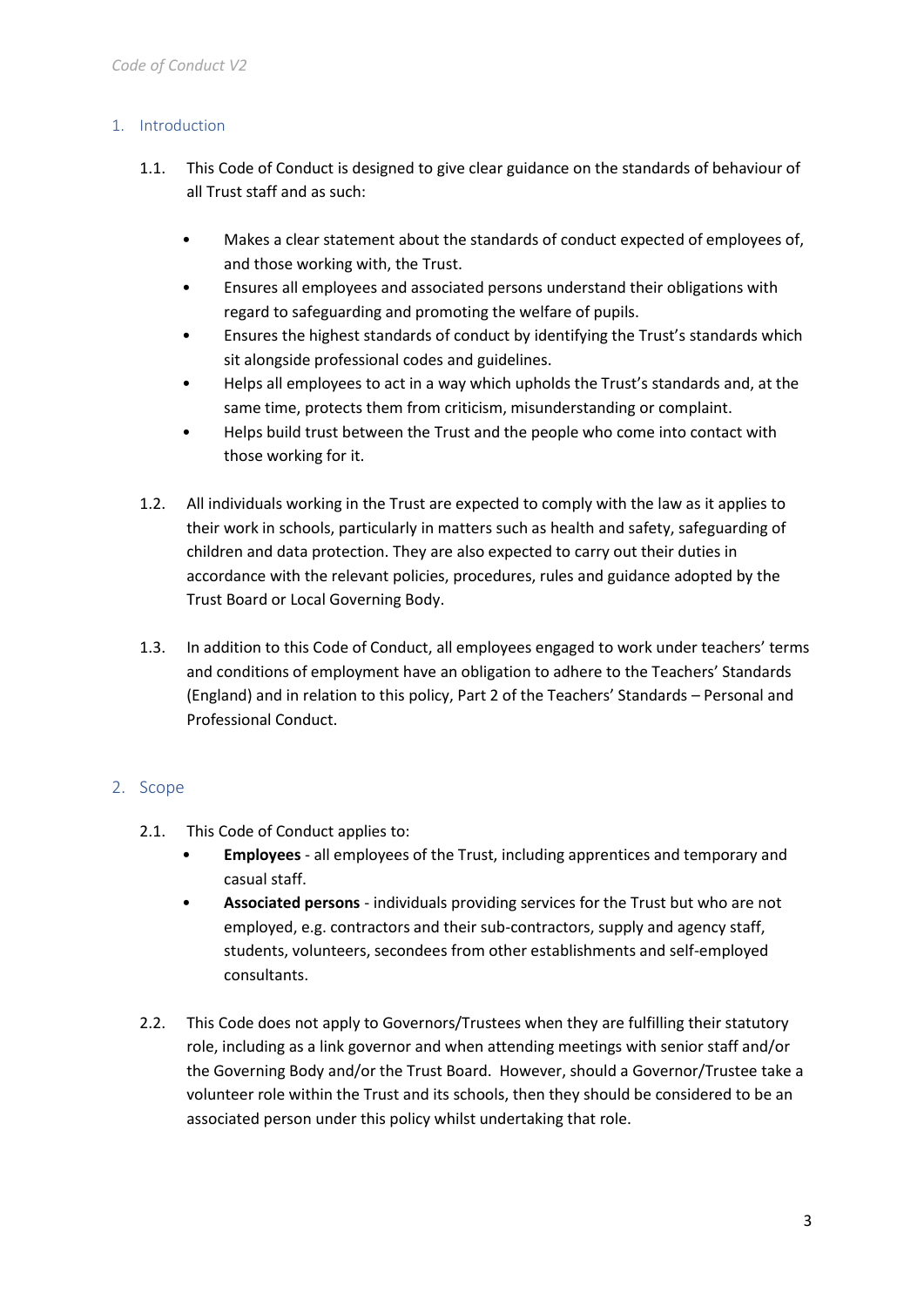- 2.3. Disregarding this Code will, in certain circumstances, result in disciplinary action being taken in the case of employees. For associated persons failure to follow the code may result in the cessation of contractual arrangements.
- 2.4. All employees will be supplied with a copy of this Code, against which their conduct will be measured. Associated persons will also be issued with a copy of this Code and will be expected to comply with it whilst engaged to work with the Trust.
- 2.5. Some provisions contained within this Code will continue after employment or the contractual relationship has ended e.g. the requirement to maintain confidentiality. Where this is the case, it will be highlighted within the relevant section of the code.
- 2.6. For ease of reading, and from this point onwards, the term 'employee' will be used for both directly employed staff and associated persons working within the Trust. Should the arrangements for each group differ then this will be highlighted accordingly. All references to Headteacher and Chair of Governors are to be taken as referring to Chief Executive Officer and Chair of Trustees in respect of Trust central services staff.

# <span id="page-3-0"></span>3. Standard and attitude

3.1. All employees of the Trust are expected to give the highest possible standard of service to pupils, parents and carers, fellow employees, Governors, Trustees and members of the public. The following principles exemplify the standards that are required:

#### *Safeguarding and promoting the welfare of children*

3.2. Safeguarding is at the heart of the work of the Trust and all employees must undertake their work in support of the Trust's duties for safeguarding children and young people. All employees must ensure that they conduct themselves in an appropriate manner which indicates their suitability to work with children at all times while undertaking their duties and should be aware that any concerns, whether these meet the threshold of harm or not, will be considered in line with statutory and local guidance. Further information is given in Section 4.

#### *Honesty and integrity*

3.3. All employees must perform their duties with integrity and be open and honest in their dealings and communications with others. They should strive to deliver on the commitments they have made and observe high ethical standards. Employees must not disclose information given to them in confidence or share confidential information where it is inappropriate or unlawful to do so. They must not allow their own personal or political opinions to interfere with their work and must at all times perform their duties in an objective manner. For further information regarding confidentiality please see Section 6.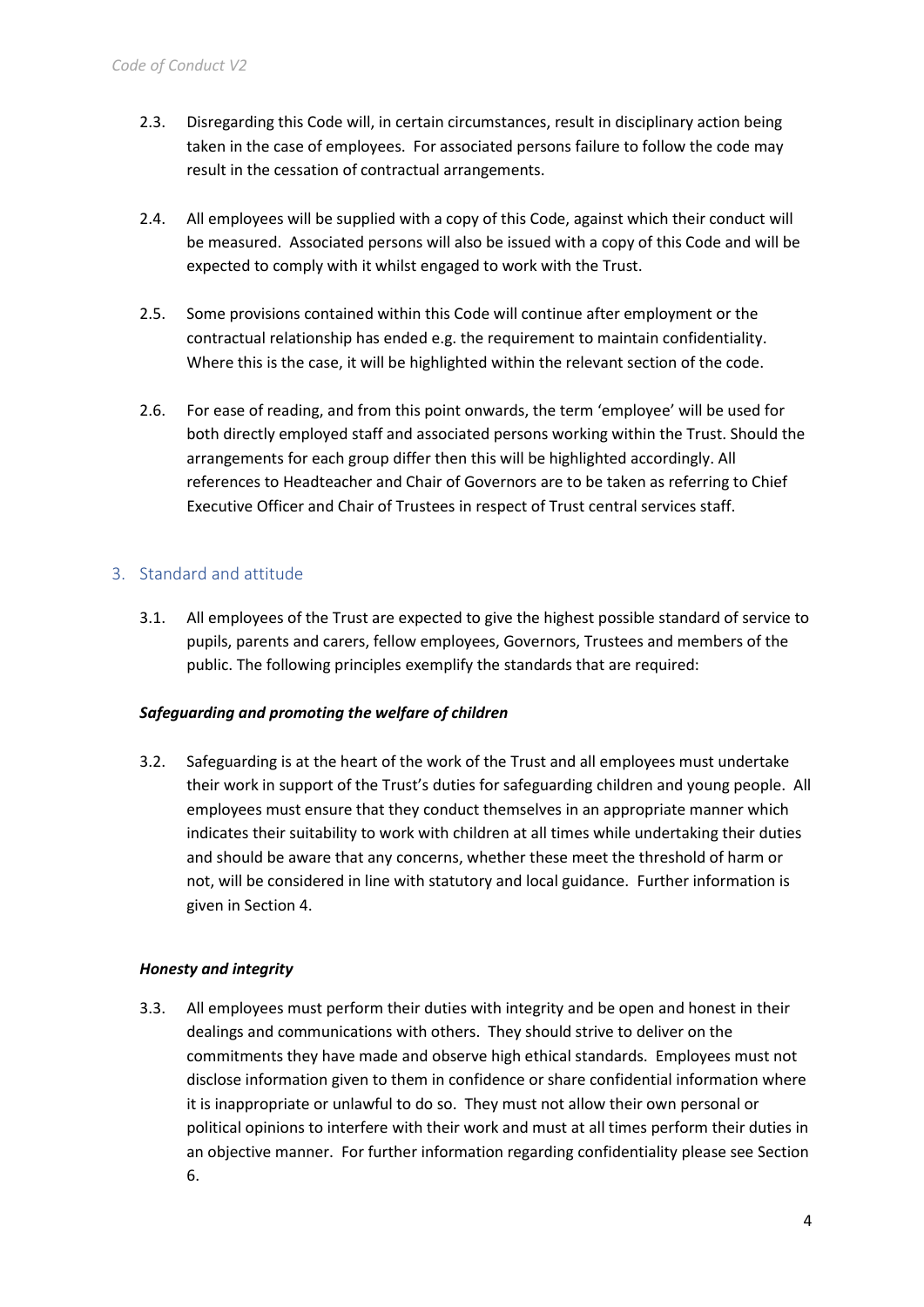#### *Responsibility*

3.4. All employees must take responsibility for their own actions and be accountable for these. They should use any Trust funds or resources entrusted to, or handled by, them in a responsible and lawful manner. In addition, they should not make personal use of resources, property or facilities of the Trust unless properly authorised to do so. Employees must not put themselves in a situation where there is a conflict between their personal and professional interests. Please see Sections 7 and 8 for further information regarding relationships, conflict of interest and outside commitments.

#### *Respect for others*

- 3.5. The Trust believes that every employee has the right to work in a safe environment without the fear of discrimination, harassment or abuse. All employees must treat others with dignity and respect and should value the contribution that others can make. They should not discriminate unlawfully or inappropriately against any person and must always act in a professional and courteous manner. Employees should strive to maintain positive relations with all parties and must not act in a way which could be perceived as bullying.
- 3.6. Employees should recognise and respect the work demands of, and contributions made by, others within the workplace. This respect can be demonstrated by completing tasks to agreed deadlines, attending calendared meetings promptly and communicating effectively with others. Employees are expected to take direction and leadership from senior staff within the Trust.
- 3.7. The Trust aims to ensure that everyone who comes into contact with it is treated in line with the provisions of the Equality Act 2010, and not in any way disadvantaged by factors which could prevent the implementation of fair policies and operations.
- 3.8. The Trust takes a zero-tolerance approach to aggressive and violent behaviour towards its staff and, in serious cases, Headteachers may ban an individual or individuals from Trust sites.

#### <span id="page-4-0"></span>4. Safeguarding and promoting the welfare of children

- 4.1. Safeguarding and promoting the welfare of children is defined as:
	- Protecting children from maltreatment
	- Preventing impairment of children's health and development
	- Ensuring that children grow up in circumstances consistent with the provision of safe and effective care, and
	- Taking action to enable all children to have the best outcomes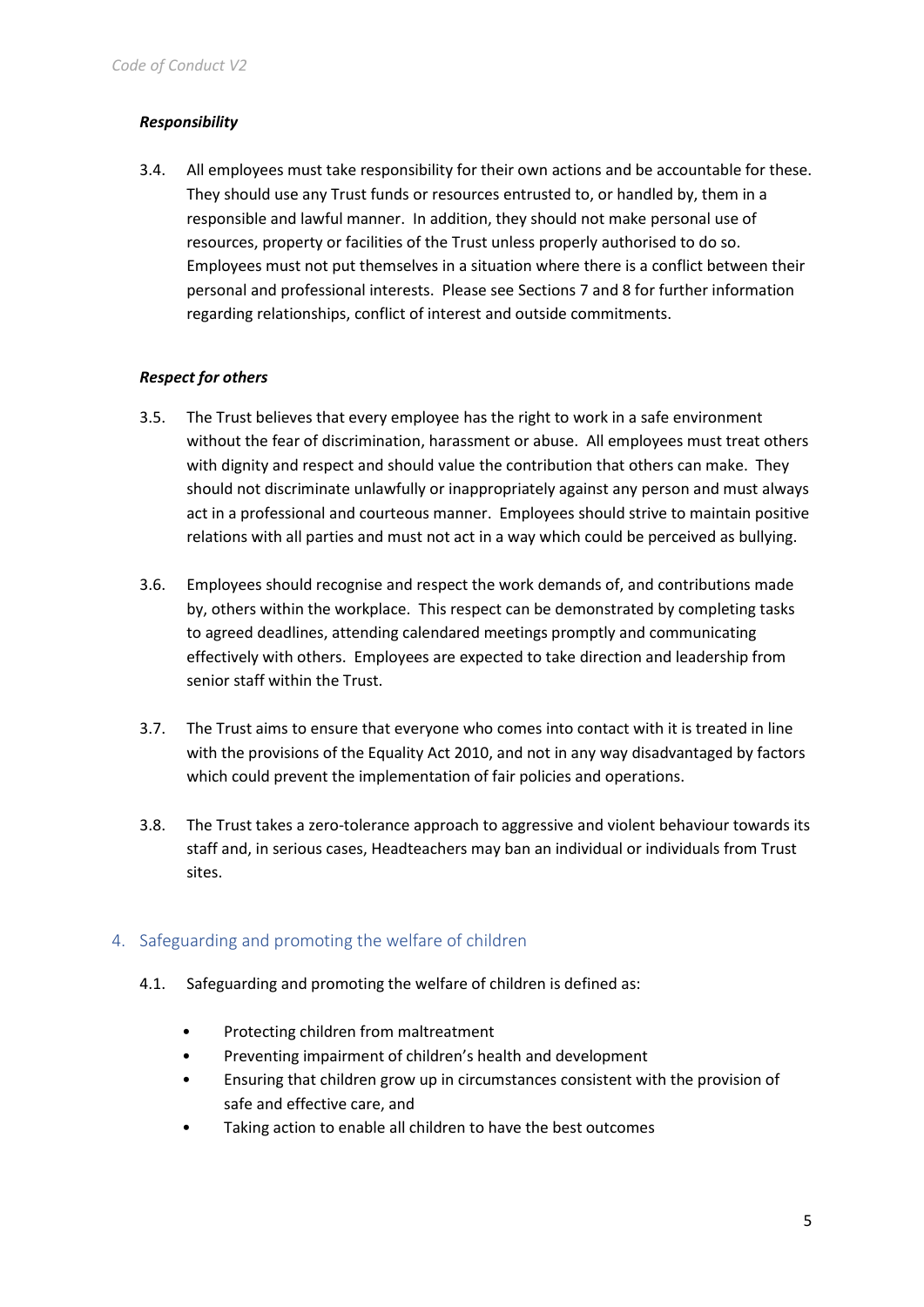- 4.2. Everyone who comes into contact with pupils and their families has a role to play in safeguarding children. The role played by Trust employees is particularly important as they are in a position to identify concerns early and potentially prevent concerns from escalating.
- 4.3. All employees have a responsibility to provide a safe environment in which children can learn. In addition, employees have a responsibility to identify children who may be in need of extra help or who are suffering, or are likely to suffer, significant harm. All employees then have a responsibility to take appropriate action, working with other services as needed.
- 4.4. All employees within the Trust are required to remain vigilant around pupils, be mindful of the indicators of possible abuse or neglect and act on issues of concern immediately should they arise. Such issues should be reported to the Designated Safeguarding Lead or the deputy DSL in their absence.
- 4.5. The Trust has a School Child Protection Policy which all employees must read and act in accordance with at all times. Relevant induction and refresher training on safeguarding and the Safeguarding Policy will be made available to all staff within the Trust. Failure to attend this training without good reason will be considered a serious issue which may result in further action being taken. Associated persons may fulfil their safeguarding training requirements through alternative provision e.g. through their own employer, however, they must be able to provide evidence of such training to the Trust.
- 4.6. All staff must also read the document 'Guidance for safer working practice for those working with children and young people in education settings' produced by the Safer Recruitment Consortium. See Appendix 1.
- 4.7. Employees of the Trust must maintain an attitude of 'it could happen here' where safeguarding is concerned. Should they have any concerns, regardless of how harmful they think they may be, regarding the welfare of a pupil or pupils, or concerns regarding adults working with children, regarding the welfare of a pupil, employees should always follow the Trust's procedures and act in the interests of the child.
- 4.8. When allegations are made against a member of staff regarding a safeguarding issue, then the formal policy for dealing with allegations will be invoked, in line with Safeguarding Board guidance. For associated persons an appropriate process will be followed, involving that person's employer, if relevant. In all relevant cases the Trust will make referrals to the DBS in line with its statutory obligations.
- 4.9. Concerns raised in relation to adults working with children, which do not meet the harm threshold for being considered as an allegation in line with the local safeguarding Partnership guidance, but which are deemed to be 'low-level concerns' in line with Keeping Children Safe in Education 2021, will be considered against the NYES HR further Low Level Concern guidance provided for in the Addendum and found at the end of this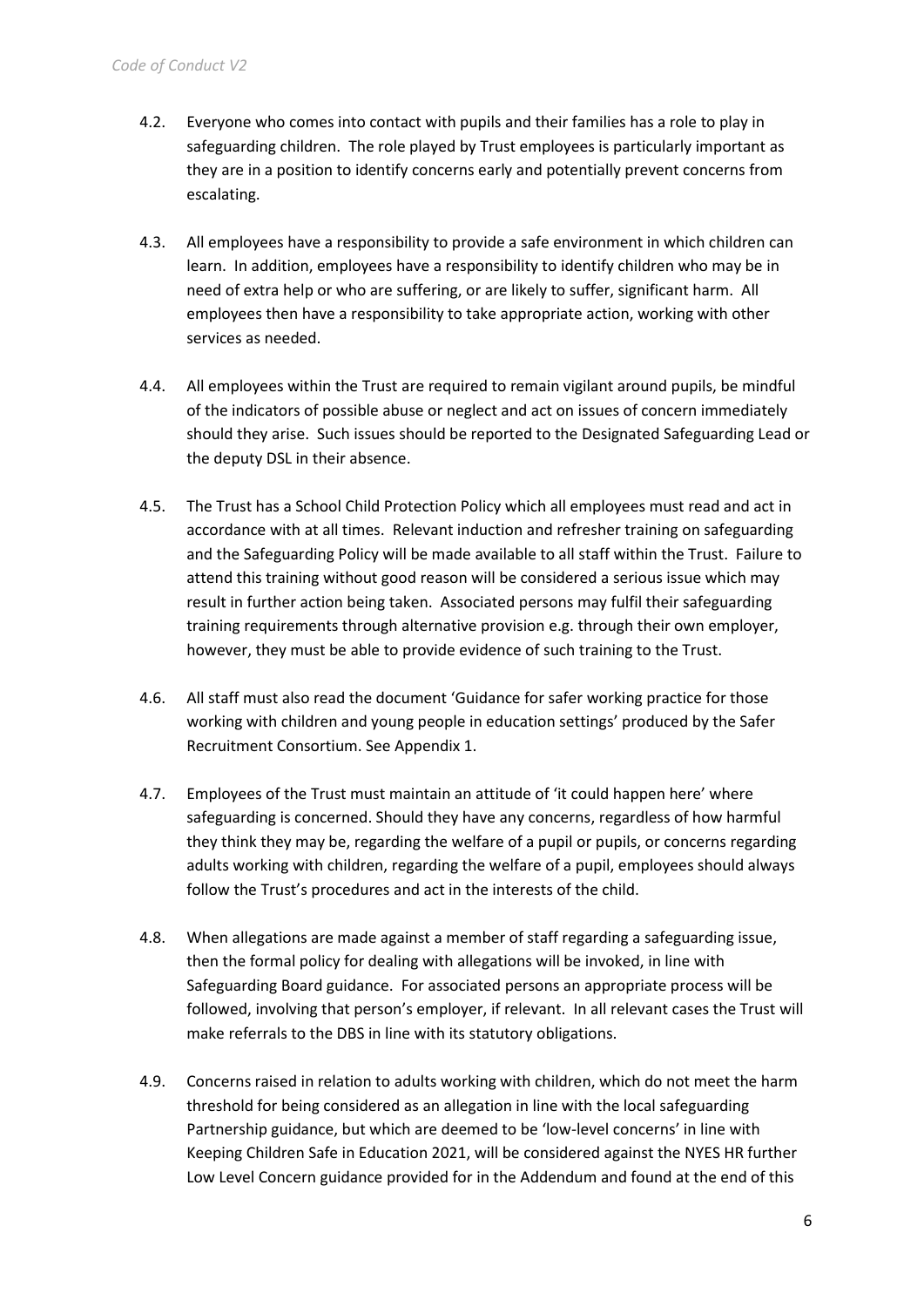policy. Concerns which are deemed to be 'low-level', may be considered as examples of poor performance/capability and or misconduct and disciplinary action may be necessary.

4.10. Failure to report issues of concern and/or failure to act in the best interests of a child will be considered as a serious issue which may, if proven, constitute gross misconduct. For associated persons an alternative process will be followed which may result in cessation of their contractual arrangements.

#### <span id="page-6-0"></span>5. Behaviour management and restrictive physical intervention

- 5.1. Staff must ensure they fully understand the Trust's policies on behaviour management, pupil discipline and restrictive physical intervention guidance and training and follow these at all times, using strategies appropriate to the circumstances and situation. Staff should not use any form of degrading or humiliating treatment to punish a pupil.
- 5.2. There are occasions when it is entirely appropriate and proper for staff to have physical contact with children; however, it is crucial that staff only do so in ways appropriate to their professional role and in relation to the pupil's individual needs and any agreed care plan.
- 5.3. Any physical contact should be in response to the child's needs at that time, of limited duration and appropriate to their age, stage of development, gender, ethnicity and background. Employees should, therefore, use their professional judgement at all times.

#### <span id="page-6-1"></span>6. Confidentiality, disclosure and security of information

- 6.1. The Trust recognises the importance of an open, transparent culture with clear communication and accountability. It is the Trust's aim to be as open as possible about its activities. The law requires that certain types of information must be available to auditors, inspectors, the Police, children's services, government departments, parents and the public. If an employee is in any doubt as to whether they can release any particular information, they should always check with their Headteacher first.
- 6.2. The confidentiality of information received in the course of an employee's, duties should be respected and must never be used for personal or political gain or to cause damage to the interests and reputation of the Trust, its employees and its pupils. Employees must not knowingly pass information on to others who might use it is such a way. If they believe that information should be disclosed in the public interest, they should follow the Trust's Whistleblowing Policy before doing so. Failure to do so may result in disciplinary action being taken or the cessation of contractual arrangements.
- 6.3. Employees must not communicate confidential information or documents to others who do not have a legitimate right to know. Furthermore, information which is stored on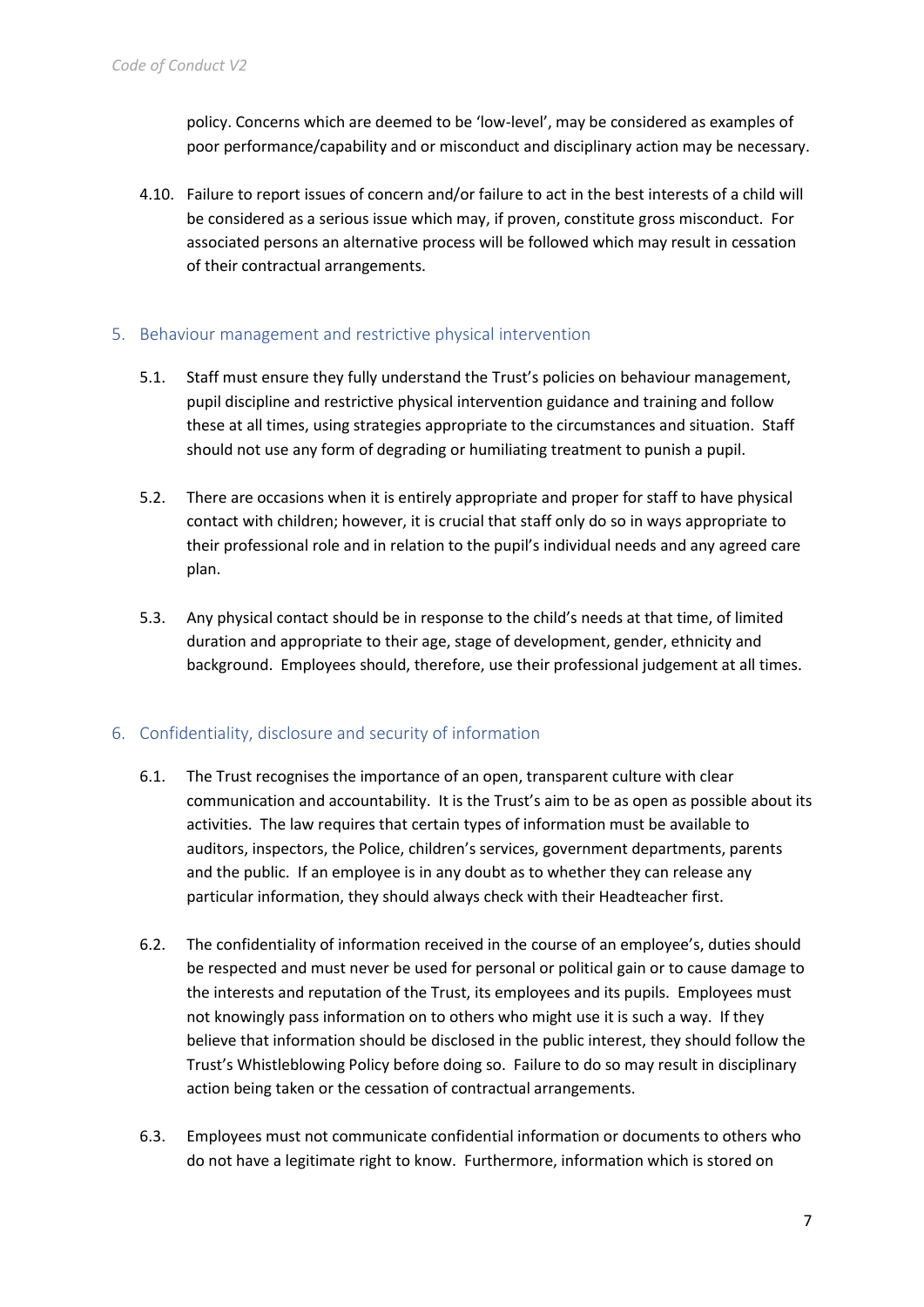computer or manual systems must only be disclosed in accordance with the requirements of the Data Protection Act 2018.

- 6.4. When an employee leaves the employment of the Trust, or an associated person ceases to work with the Trust, then the requirement to maintain confidentiality regarding the information gained during their employment/ association will continue. In addition, on ending their employment/association with the Trust, individuals must ensure all confidential documentation and records are returned and copies are not retained.
- 6.5. Employees must ensure that confidential information is stored securely, whether it be in documents and files, or held electronically and whether this information is held on Trust premises or taken off site.
- 6.6. Further information is available in the Trust's Data Protection Policy, which employees must ensure that they understand and follow at all times.

## <span id="page-7-0"></span>7. Outside commitments

7.1. The Trust recognises that employees are entitled to their private lives. In general, the choices and actions of employees outside of their role are not the Trust's concern. However, in order to protect all parties and the Trust there are exceptions to this.

#### *Conduct*

- 7.2. Whether in or outside the Trust environment, employees must not conduct themselves in any way which creates doubt as to their suitability for their post or which brings the Trust into disrepute. This includes conduct which would bring into question their suitability to work with children.
- 7.3. All adults working with children and young people have a responsibility to maintain public confidence in their ability to safeguard the welfare and best interests of children and young people. It is, therefore, expected that they will adopt high standards of personal conduct in order to maintain the confidence and respect of the public in general and all those with whom they work.
- 7.4. There may be times, for example, when an adult's behaviour or actions in their personal life come under scrutiny from local communities, the media or public authorities. This could be because their behaviour is considered to compromise their position in a school setting or indicate unsuitability to work with children or young people. Misuse of drugs or acts of violence would be examples of such behaviour.
- 7.5. Adults working with children and young people should therefore understand and be aware that safe practice also involves using judgement and integrity about behaviours in places other than the work setting.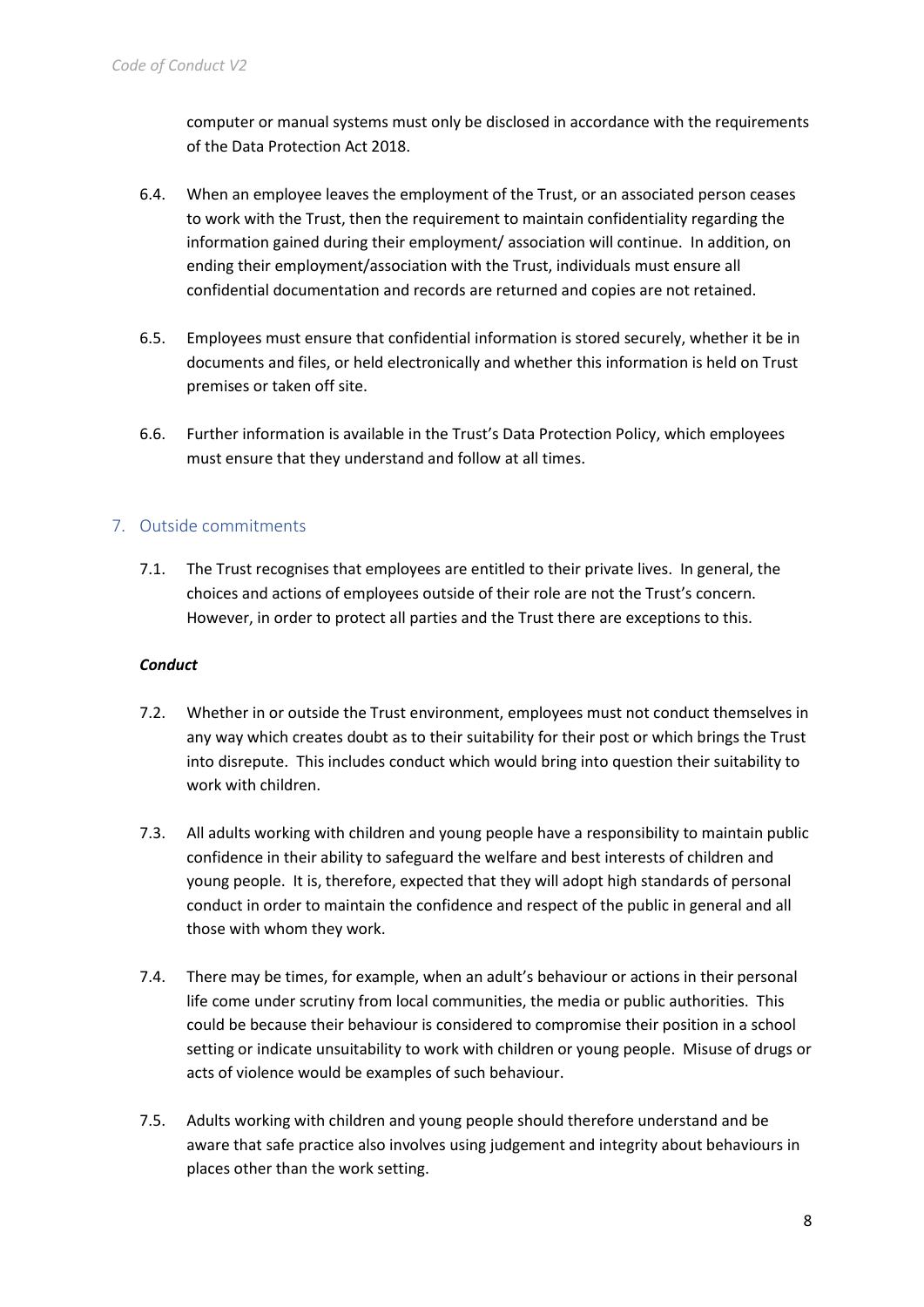7.6. The behaviour or actions of an adult's partner or other family members may raise similar concerns. The Trust may take action if it believes that this behaviour may be a potential risk to pupils or if it impacts on the suitability of an employee to work at the Trust.

#### *Additional work*

- 7.7. Employees are able to take on work in addition to their existing contract of employment, providing it does not conflict with the performance of their duties in the role for which they are employed.
- 7.8. An employee who wishes to take on addition work must ensure that:
	- a) the additional hours worked do not contravene the Working Time Regulations or otherwise give the Trust cause for concern about health and safety at work, and
	- b) the outside work does not place the employee in a position where their duties and private interests conflict, and
	- c) the outside work does not damage, or potentially damage, public confidence in the Trust's conduct or business.
- 7.9. All teaching staff, and support staff employed on spinal column point 23 and above, are required to obtain the consent of the Trust prior to accepting additional work. The Trust will not unreasonably refuse any requests and each will be considered on a case-by-case basis taking into account the particular circumstances. If the additional work involves pupils of the Trust, for example babysitting, then the employee must inform their Headteacher/Manager regardless of their salary grade. Such notifications should be made to help protect the employee and to ensure that relevant safeguarding information can be shared if appropriate (also see paragraph 12.20). See Appendix 2.
- 7.10. Associated persons are not required to obtain consent before accepting additional work. However, they should bring to the attention of the Headteacher, any other work or activities which they undertake which may constitute a conflict of interest with the work of the Trust.
- 7.11. Employees must not undertake private or personal work, paid or unpaid, of any description during working hours or on the Trust's premises or using Trust equipment unless they have been given specific permission by the Headteacher. Even if approval is granted, any fees received, e.g. lecture fees or examination board payments, would be passed over to the Trust, or unpaid leave must be taken.

#### *Intellectual Property and Copyright*

7.12. All intellectual property rights, (that is copyright, design rights and the right to patent inventions) relating to anything created or invented by staff in the course of his/her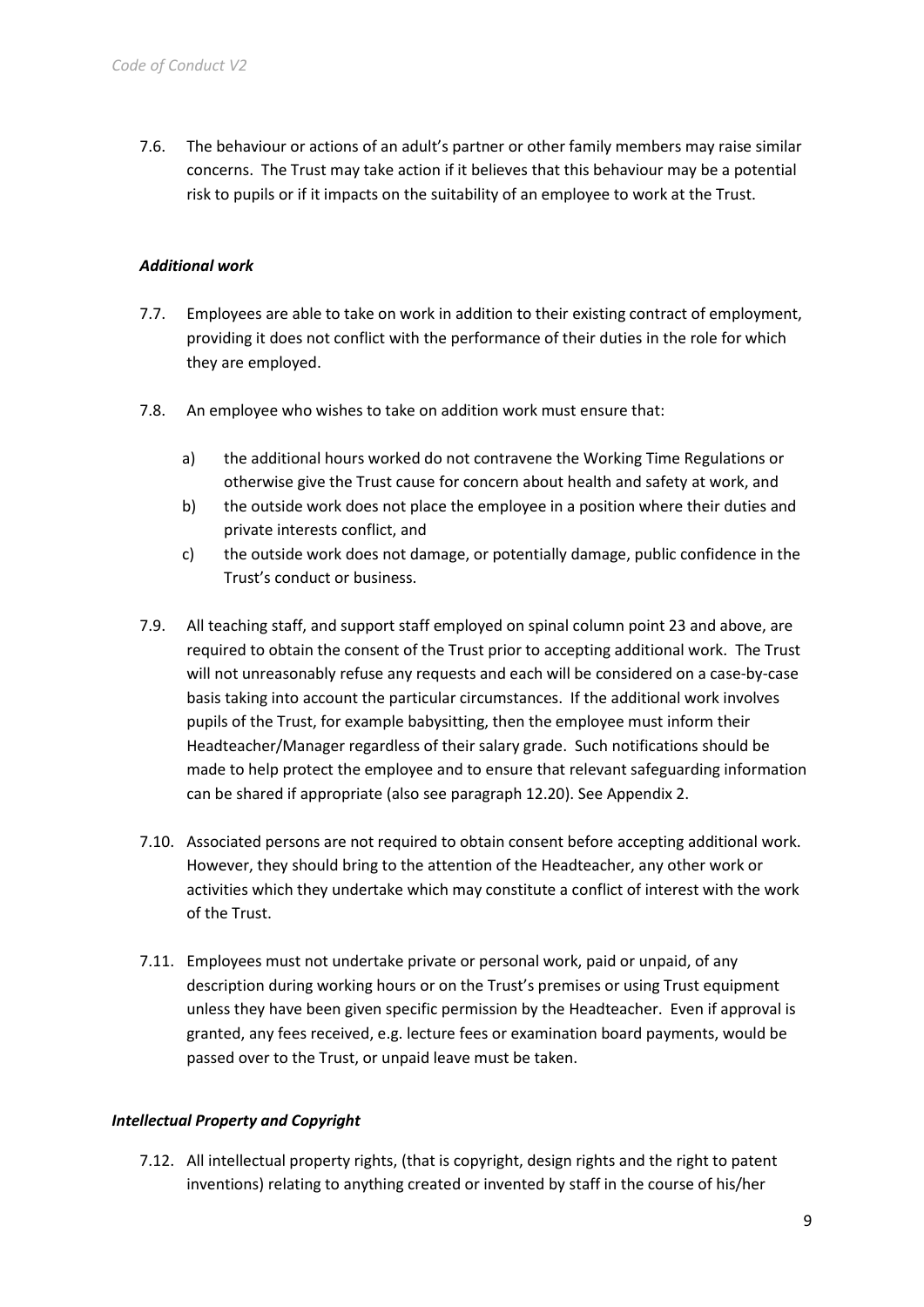duties automatically belongs to the Trust, unless otherwise agreed; staff cannot exploit the rights to any such thing without the written permission of the Headteacher. Any income raised through the use or sale of these products belongs to the Trust.

7.13. The Headteacher may agree to the Trust collaborating with other schools to create or invent intellectual property to be shared with other schools.

#### *Personal interests*

- 7.14. Employees may have a variety of personal interests, which may, from time-to-time, impact on their role for the Trust. To protect the Trust and the employee from any accusations of wrong doing the Trust has in place a number of safeguards which demonstrate that these interests are not allowed to influence the way the Trust operates.
- 7.15. Whatever an employee's role within the organisation, they must declare to their Headteacher in writing any financial or non-financial interests which could bring about conflict with the Trust's interests. Employees must not make, or become involved with, any official or professional decision about matters in which they have a personal interest.

#### *Gifts and Hospitality*

- 7.16. A potential source of conflict between public and private interests is the offer of gifts, hospitality or benefits in kind to employees in connection with their official duties. It is important to avoid any suggestion of improper influence and ensure that the Trust operates in accordance with the highest standards of integrity, probity and openness.
- 7.17. Employees must not accept gifts, hospitality or any benefits in kind from a third party which might be seen to compromise their personal judgement or integrity or be seen as an inducement.
- 7.18. Casual gifts offered by contractors, organisations, firms, parents and carers or individuals such as calendars, diaries, pens, food, drink, flowers and other small gifts need not be declared provided their value does not exceed £50. If in doubt reference should be made to the Trust's Finance Policy and/or Finance Team.
- 7.19. Small gifts from pupils to their class teacher are acceptable and can be retained by employees provided that they do not exceed the £50 limit. This can include gift vouchers. The £50 limit may be exceeded when it is clear that the gift is from a group collection. If in doubt the matter should be referred to the Headteacher and/or Finance Team.
- 7.20. Hospitality is sometimes offered to representatives of the Trust in an official or formal capacity. Hospitality can take many forms and could include attending exhibitions, seminars, sporting events, shows or concerts. Training events with very low training content and free catering, drink or transport may also be hospitality.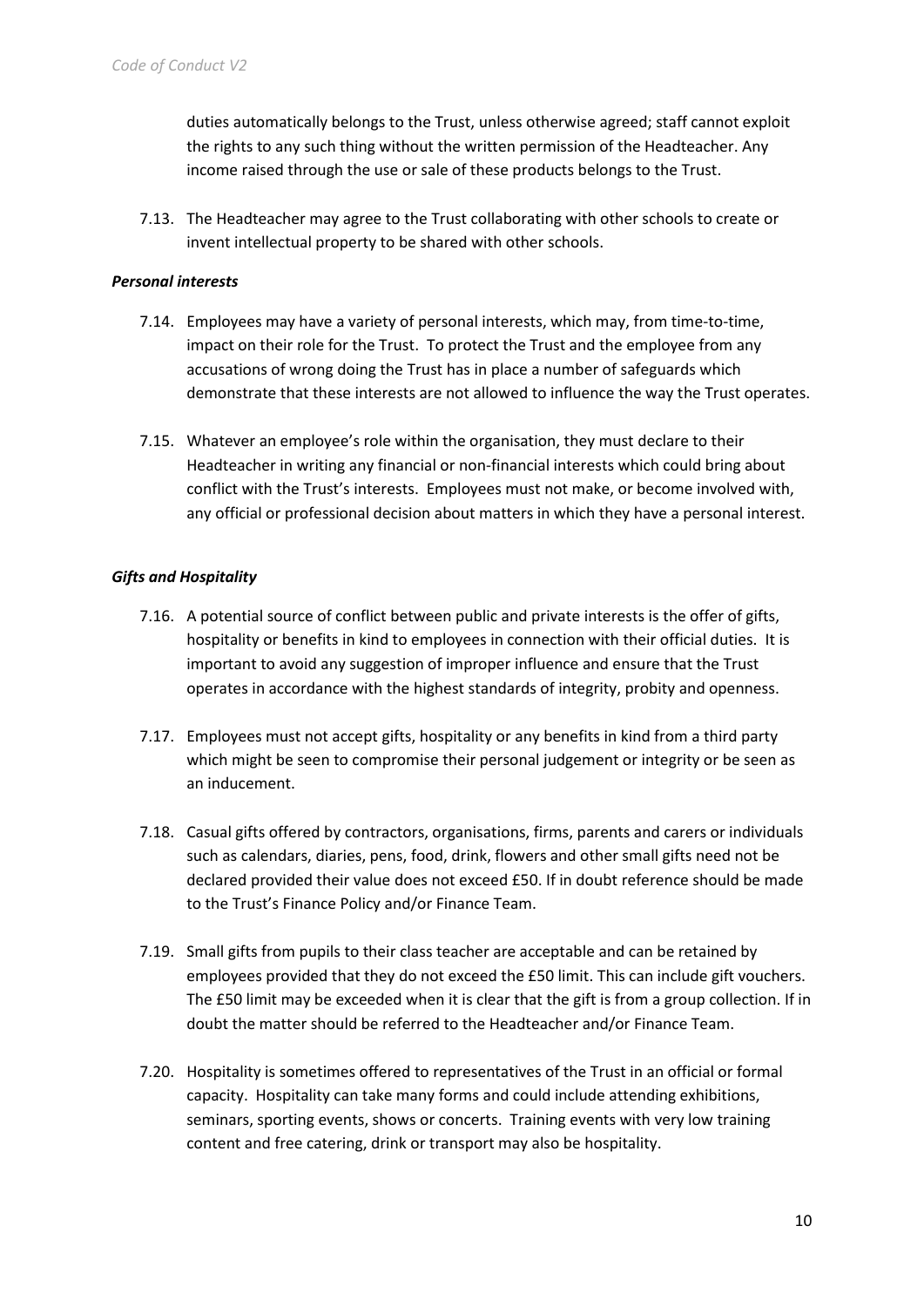- 7.21. The following are examples of gifts or hospitality which should be refused by staff:
	- gifts of money
	- free membership or subscriptions
	- free goods, services or equipment which are normally provided by a supplier to the Academy at a charge
	- any gifts/hospitality which exceed £50
- 7.22. These gifts and hospitality should be tactfully and courteously refused. If a gift is simply delivered to the Trust and cannot be returned, or cannot reasonably be refused without causing offence, then this gift must be declared to the Headteacher and recorded in the Register of Gifts and Hospitality. These items should not be retained by the individual and, where suitable, these items should be used for Trust purposes e.g. fundraising, raffles, etc.

#### *Sponsorship*

- 7.23. Where an outside organisation wishes to sponsor a Trust activity or project, whether by invitation, tender, negotiation or voluntarily, the basic conventions concerning acceptance of gifts and hospitality apply. Particular care must be taken when dealing with contractors or potential contractors.
- 7.24. Where the Trust wishes to sponsor an event or services, neither an employee nor their partner, spouse or relative must benefit from such sponsorship in a direct way with there being full disclosure to the Headteacher of any such interest.

#### *Cautions, Charges, Convictions and Court Orders*

- 7.25. An employee must notify the Headteacher if charged with, or convicted of, any criminal offence, or accepts a formal police caution, and should do so as soon as possible after the charge, caution or conviction. If the Headteacher is the subject of the charge they must inform the Local Chair of Governors. Consideration should also be given to notifying the Trust when appropriate and relevant to the staff member's role.
- 7.26. The Trust acknowledges that a caution is not a criminal conviction, but employees must be aware that cautions have to be declared during Disclosure and Barring checks unless they meet the filtering rules of the Disclosure and Barring Service.
- 7.27. The Trust acknowledges that an employee charged with an offence is innocent until proven guilty. However, special considerations will apply if the offence is one of those which is on the list of offences relevant to safeguarding (a full list is available on the Disclosure and Barring Service's website) or if an employee is imprisoned on remand pending trial.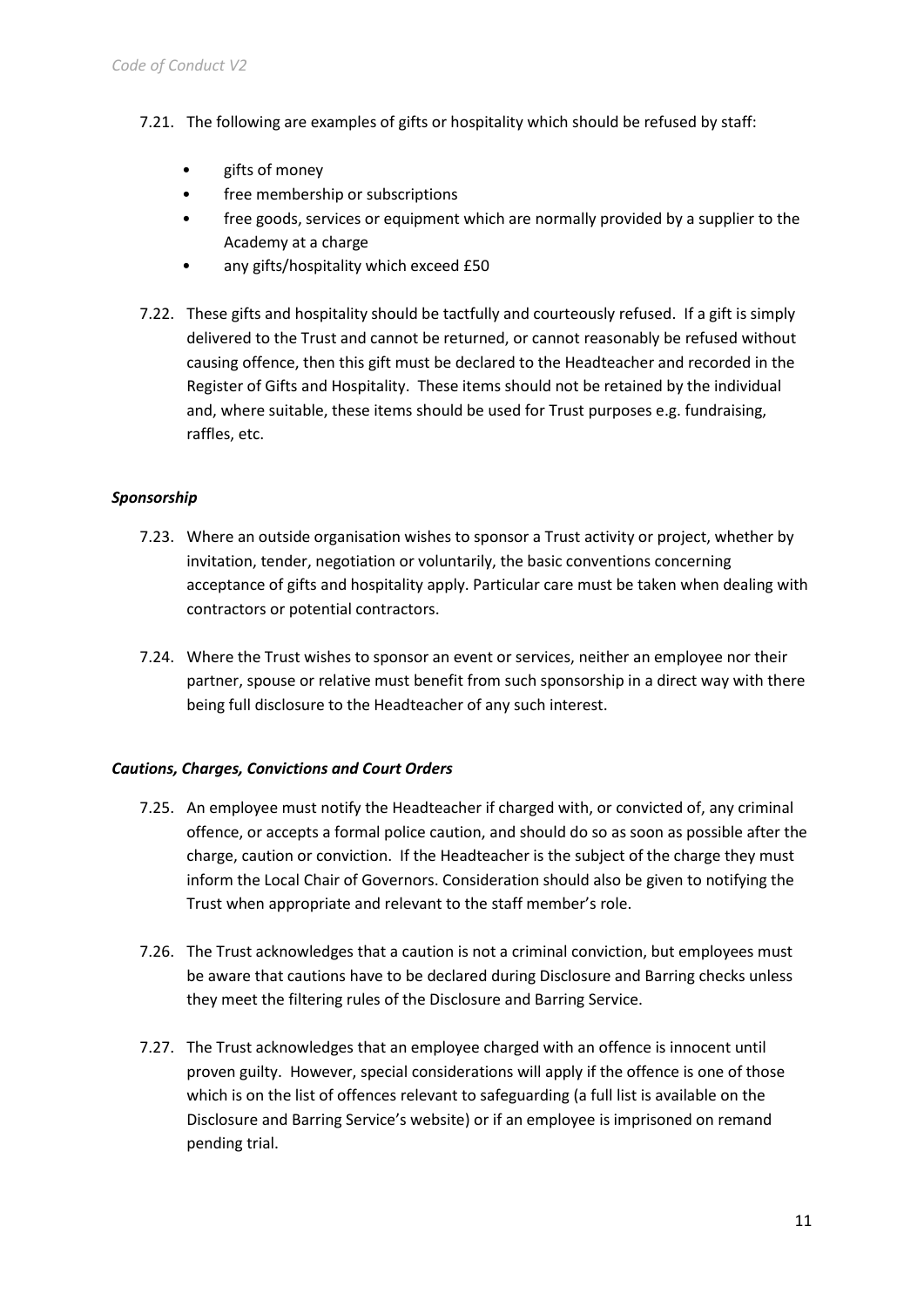- 7.28. Information given to the Trust will be treated as confidential and stored securely in the same way as other confidential personal information, having regard to the guidance from the Disclosure and Barring Service on the length of time for which particular kinds of information should be stored.
- 7.29. Employees must also notify the Headteacher if they are subject to a court order or any other conditions which may affect their suitability to work with children or any circumstances which could lead to disqualification under the Childcare Act 2006 if they are employed in relevant childcare.

#### <span id="page-11-0"></span>8. Relationships and conflicts of interest

- 8.1. It is unlawful for appointments to be made on the basis of anything other than the ability of the candidate to undertake the duties of the post. Employees, governors, directors and trustees involved in making appointments should do everything possible to ensure that these are made on the basis of merit and in accordance with the Trust's policy on recruitment and selection and the prevailing regulations on safer recruitment.
- 8.2. In order to avoid any possible accusations of bias, employees, governors and trustees must not become involved in any appointment or any other decision relating to the discipline, promotion, pay or conditions of another employee, or prospective employee, if they are a relative of an applicant or have a close personal relationship with him or her, nor where they have the opportunity to benefit, directly or indirectly, from an appointment without the express prior approval of the Headteacher, or Board Chair/Chair of Governors in the case of Headteachers.
- 8.3. In this section 'relative' means a spouse, partner, parent, parent-in-law, son, daughter, stepson, stepdaughter, child of a partner, brother, sister, grandparent, grandchild, uncle, aunt, nephew, niece or the spouse or partner of any of the preceding persons.
- 8.4. 'Partner' means a couple who live together or who are involved in a romantic relationship.
- 8.5. 'Close personal relationship' would include a person not employed by the Trust with whom an employee has a close business connection.
- 8.6. Personal relationships between colleagues who work together can give rise to conflicts of interest. Therefore, employees who have entered into a close personal or romantic relationship with a colleague are required to disclose this fact to their Headteacher. Any information declared or disclosed should be recorded on both employees' personal files and treated in strict confidence.
- 8.7. This information should only be considered to ensure that the existence of the relationship does not impact on the smooth running of the Trust.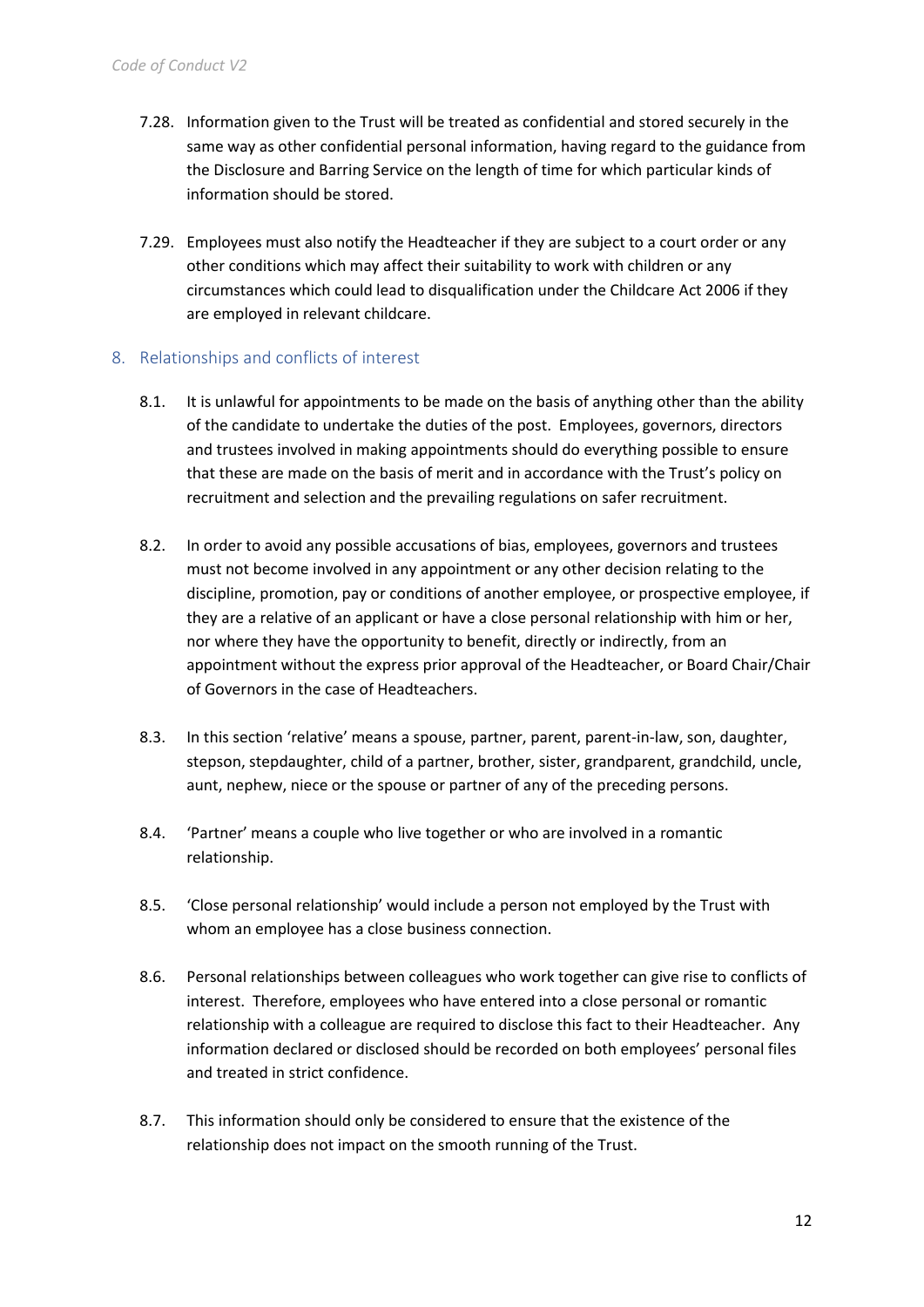8.8. All relationships of a business or personal nature with external contractors or suppliers, or potential contractors or suppliers, must be declared to the Headteacher (or Chair of Governors in the case of the Headteacher) at the earliest opportunity.

#### <span id="page-12-0"></span>9. Financial and tendering procedures

- 9.1. Employees should exercise fairness and impartiality when dealing with all customers, contractors and subcontractors. Tendering processes must always be carried out in line with the Trust's financial policies and procedures and the Academies Financial Handbook.
- 9.2. Employees responsible for engaging or supervising contractors and who have previously had, or currently have, a relationship in a private or domestic capacity with a particular contractor, must declare that relationship to the Headteacher (or Chair of Governors in the case of the Headteacher).
- 9.3. If employees become privy to confidential information on tenders or costs relating to external contractors they must not disclose that information to any unauthorised person or organisation.
- 9.4. All employees must ensure that special favour is not shown to current or recent former employees or their partners, close relatives or associates in awarding contracts to businesses run by them or employing them in any capacity.
- 9.5. All employees involved in financial activities and transactions on behalf of the Trust, including budgetary control, payments of accounts, payments of salaries and wages, petty cash and orders of works, goods or services must follow the financial regulations detailed in paragraph 9.1 above.

#### <span id="page-12-1"></span>10. Dress and appearance

- 10.1. The Trust recognises that dress and appearance are matters of personal choice and selfexpression. However, all employees must dress in a manner that is appropriate to a professional role and which promotes a professional image.
- 10.2. Employees should dress in a manner that is not offensive, revealing or sexually provocative and in a manner that is free from political or contentious slogans. They should dress safely and appropriately for the tasks they undertake and pay regard to any health and safety considerations. For safety reasons appropriate footwear should be worn.
- 10.3. Offensive tattoos and body art should be covered while employees are in school. Discreet earrings and body piercings are acceptable, however, those which could pose a health and safety risk whilst undertaking the tasks of the role should be removed while on Trust premises.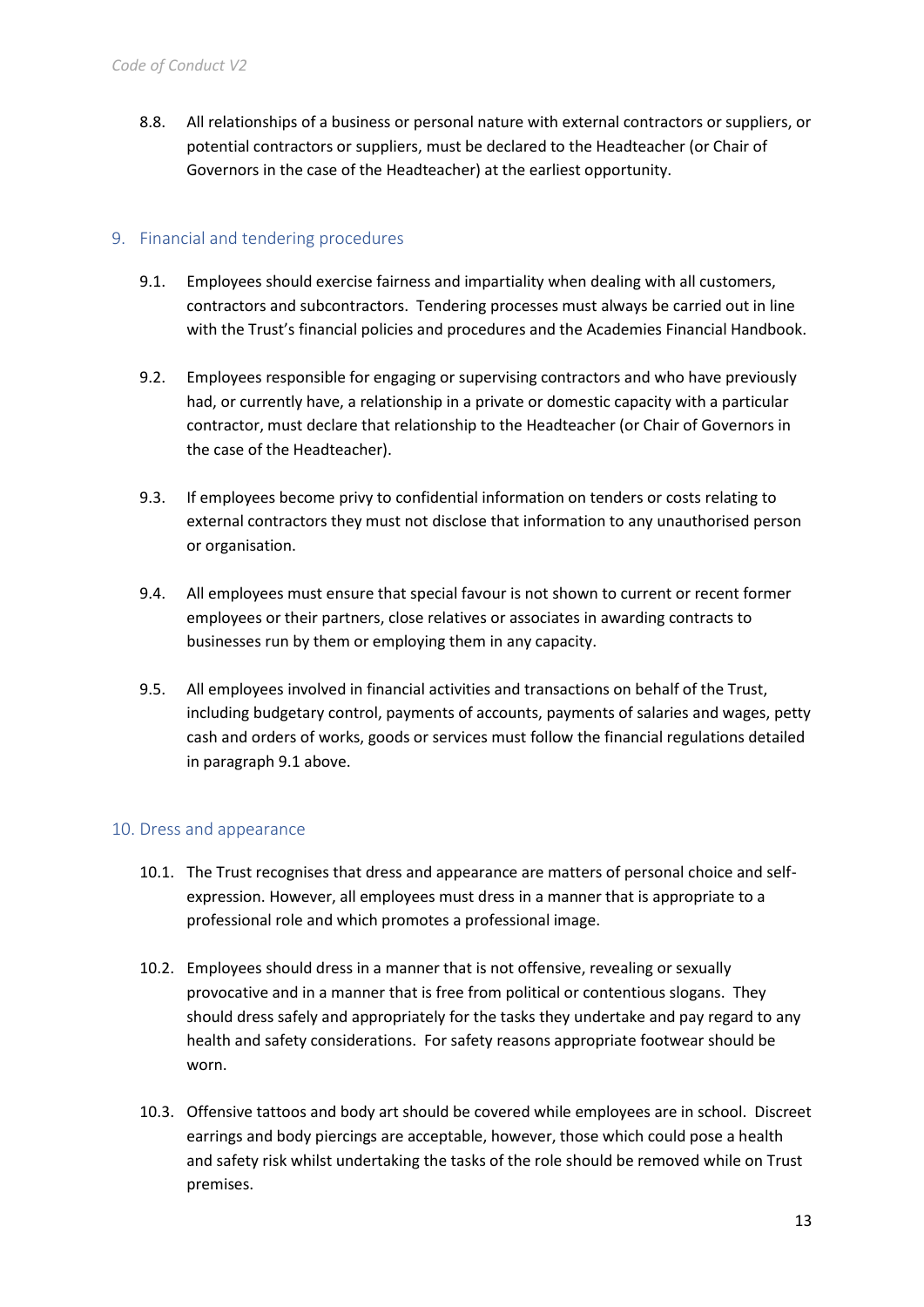- 10.4. No caps or hats may be worn in school, except where necessary for hygiene reasons, on health and safety grounds, or have been permitted on religious or racial grounds. Head dress in line with beliefs and traditions of various religions and sects are allowed, with the exception of those that cover a substantial part of a person's face such that their identity cannot be confirmed. The reasons for this are:
	- the Trust takes the view that in an institution where verbal communication and body language form an important and significant part of the work with children and young persons, it is not appropriate for any employee who comes into contact with pupils in teaching and learning situations to have a substantial part of their face covered; and
	- the Trust wishes to ensure that it remains vigilant about the safety and security of staff and pupils, and that no person employed by the Trust should have their faces covered and therefore conceal their identity.

#### <span id="page-13-0"></span>11. Transporting pupils during and outside of normal working duties

- 11.1. In certain circumstances employees may be required or offer to transport pupils in their own vehicle e.g. sporting events, visits to other schools, where a Trust vehicle is not available. As with any other activity undertaken at work this should not be undertaken without the knowledge and permission of the Headteacher. To help safeguard this action, it is also recommended that more than one staff member be present in such a scenario.
- 11.2. Employees should ensure that their vehicle meets all legal requirements, ensuring the vehicle is roadworthy and appropriately business insured and that the maximum carrying capacity is not exceeded.
- 11.3. Employees should never offer to transport pupils outside of their normal working duties, other than in an emergency or where not doing so would mean the child may be at risk. In these circumstances the matter should be recorded and reported both to the Headteacher and the child's parent(s) / carer.

#### <span id="page-13-1"></span>12. Use of information systems

#### *School systems*

- 12.1. The Trust wants employees to use information systems to the full and to feel competent and comfortable about doing so. However, it is essential that such systems are used appropriately. Any reference to information systems should be taken to mean computer equipment, associated technology and internet access.
- 12.2. The misuse of information systems is a serious matter and may result in employees being subject to disciplinary and, where appropriate, legal action.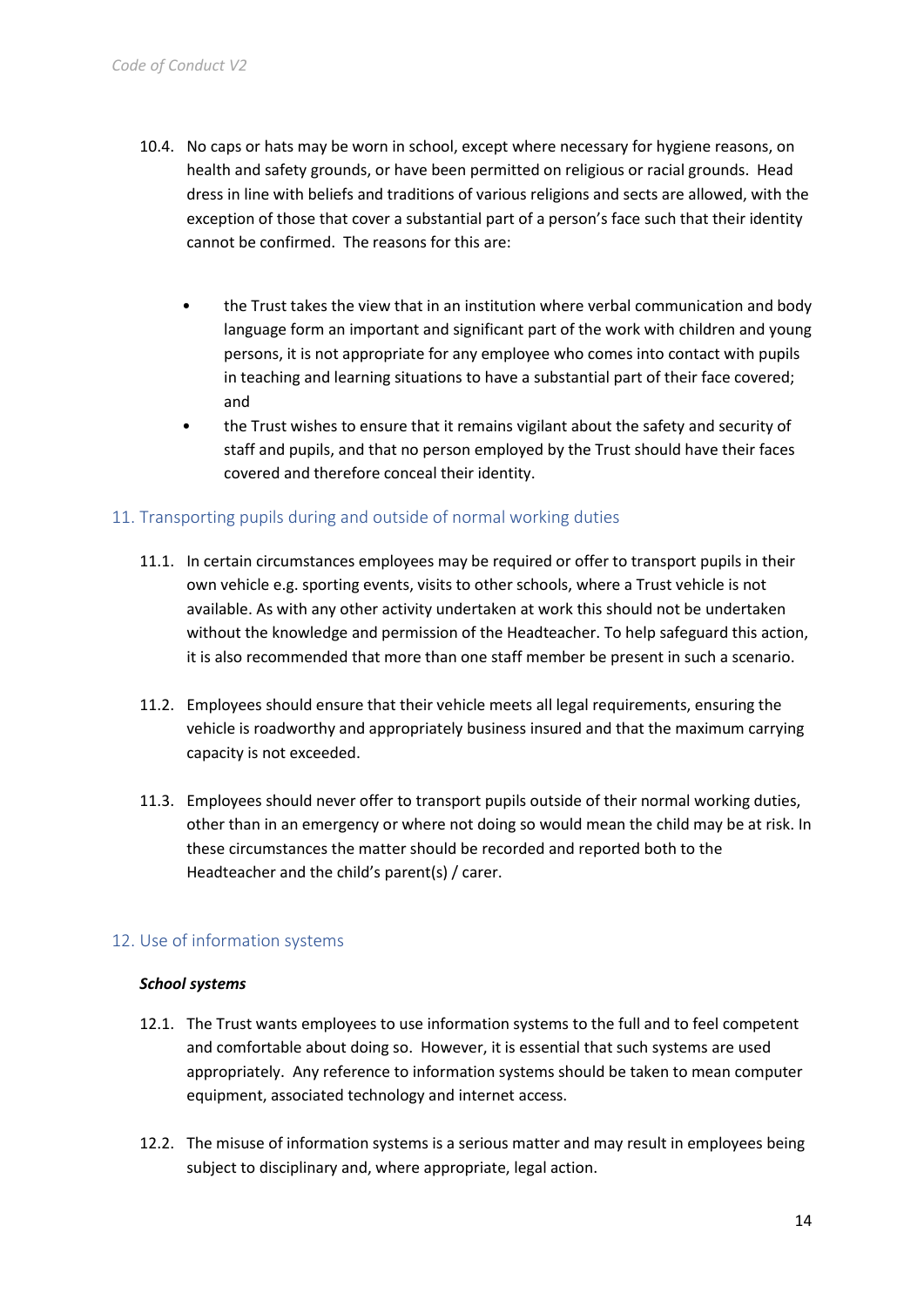- 12.3. Guidance documents are available within the Trust in relation to the use of computers and information technology. Employees must be familiar with, and abide by, the Trust's policies on the acceptable use of information systems.
- 12.4. Private use of Trust facilities, such as computers (including use of the internet), stationery and photocopiers is governed by these documents. Employees should not arrange to receive correspondence, telephones calls or emails in school related to outside work or private interests.
- 12.5. The Trust will monitor the use of information systems without notice. A record of any websites accessed by employees is recorded by the Trust's system and may be examined later if misuse is suspected.

#### *Personal devices*

- 12.6. The Trust accepts that employees will bring their own devices into the workplace and may use them for work purposes e.g. sending and receiving work e-mails on a mobile phone or tablet. When employees are using personal devices for work purposes, including accessing Wi-Fi whilst on Trust premises, then the standards contained in this code will apply to their use.
- 12.7. The personal use of mobile phones during working hours should be undertaken with discretion and be primarily restricted to dealing with emergencies, unless specifically work related. Employees should not make or receive personal calls or texts during work time where pupils are present. Mobile phones should be on silent at all times whilst in school and should not be left on display, with the exception of places determined by the Trust.
- 12.8. Employees are not permitted to use their personal devices for making voice or video recordings within school or taking photos of pupils. If there is a requirement in the individual's role to take photographs of children for Trust purposes, this should be carried out using Trust equipment which will be provided with the agreement of the Headteacher/senior manager and in line with the agreed Trust procedures and where appropriate permissions have been sought.

#### *Use of social networking sites*

- 12.9. Employees should ensure that they do not bring the Trust into disrepute or breach their obligations in relation to confidentiality and appropriate behaviour when using social media.
- 12.10. Employees should not access social networking/media sites during working hours. When accessing such sites outside working hours employees are advised not to write about their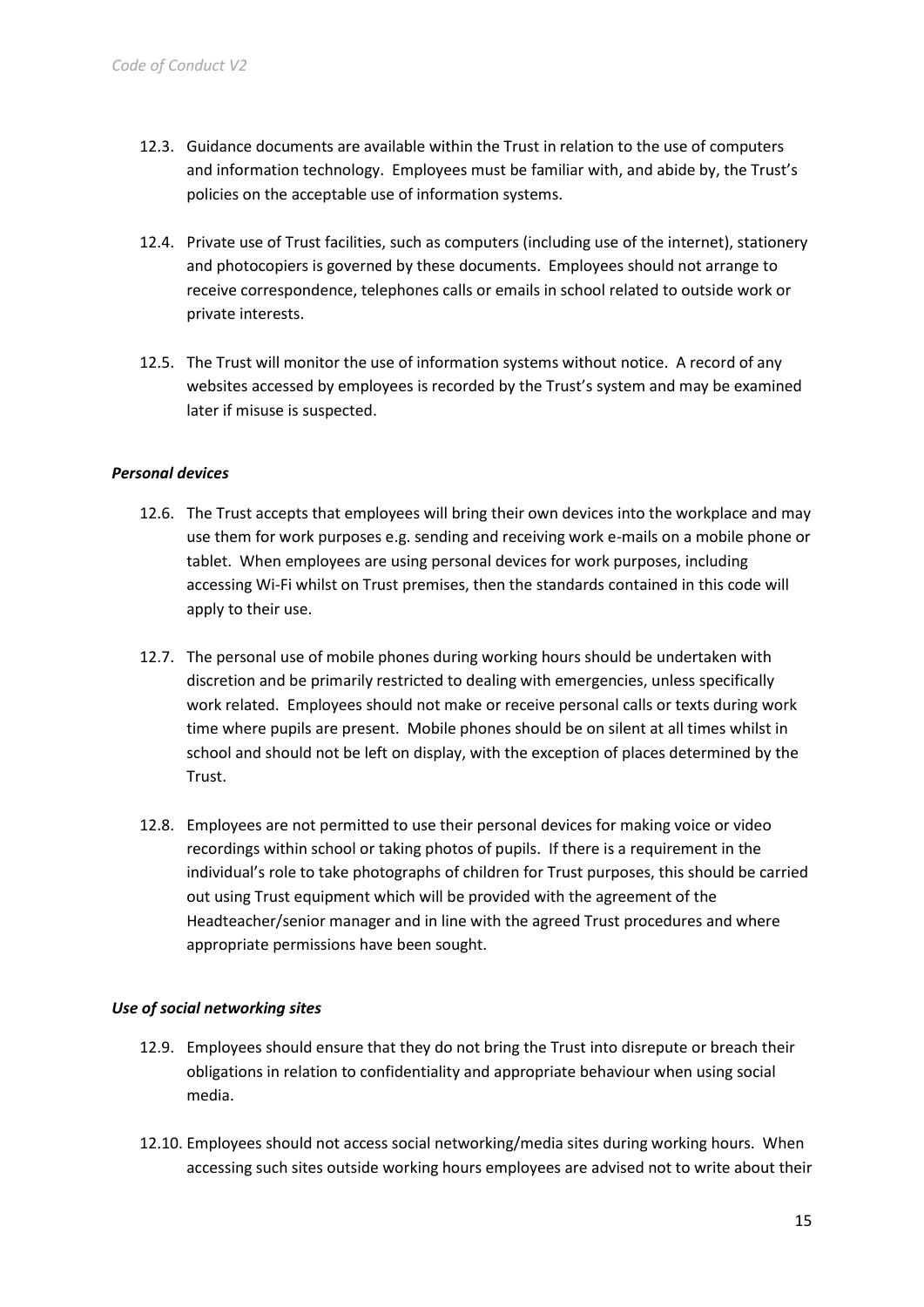work or make reference to the Trust/employer on external web pages. Where an employee chooses to do so he/she should make it clear that the views expressed are their own and do not reflect the views of the Trust.

12.11. In addition, employees must not:

- Disclose any information that is confidential to the Trust to any third party or disclose personal data or information about any individual, colleague, pupil or parent/carer which could be in breach of data protection legislation
- Disclose any information which is not yet in the public arena
- Post illegal material, e.g. material which incites racial hatred
- Link their own personal web pages to the Trust/School website
- Include any information, sourced from the Trust, which breaches copyright
- Make defamatory remarks about the Trust, colleagues, Governors, Trustees, pupils and parents/carers
- Publish any material or comment that could undermine public confidence in the individual as a representative of the Trust or in their position of trust within the community
- Misrepresent the Trust, by posting false or inaccurate statements about the work of the Trust
- 12.12. In circumstances where an employee makes an inappropriate comment in relation to the Trust, or an employee of the Trust, but does not actually name them, then the Trust may still consider taking action if it believes that the comment is damaging to the Trust.

#### *Communicating with pupils*

- 12.13. Employees work in a position of trust with pupils and it is therefore vital that this position is not abused. Individuals also need to ensure that they do not put themselves in a position where they can be accused of abusing that trust.
- 12.14. In support of this, employees must not have any communication with pupils through personal information and communication systems including personal e-mail accounts, social media sites, mobile phones, text messaging, etc.
- 12.15. All electronic communication with pupils must be through Trust e-mail accounts, for both pupils and staff, and should be appropriate to the staff/pupil relationship.
- 12.16. Employees must not give out their personal mobile phone numbers or e-mail addresses to any pupils or request and/or retain the personal phone numbers or e-mail addresses of pupils.
- 12.17. The above guidance regarding communication with pupils continues to apply when the pupils have left school and/or the employee has left the Trust.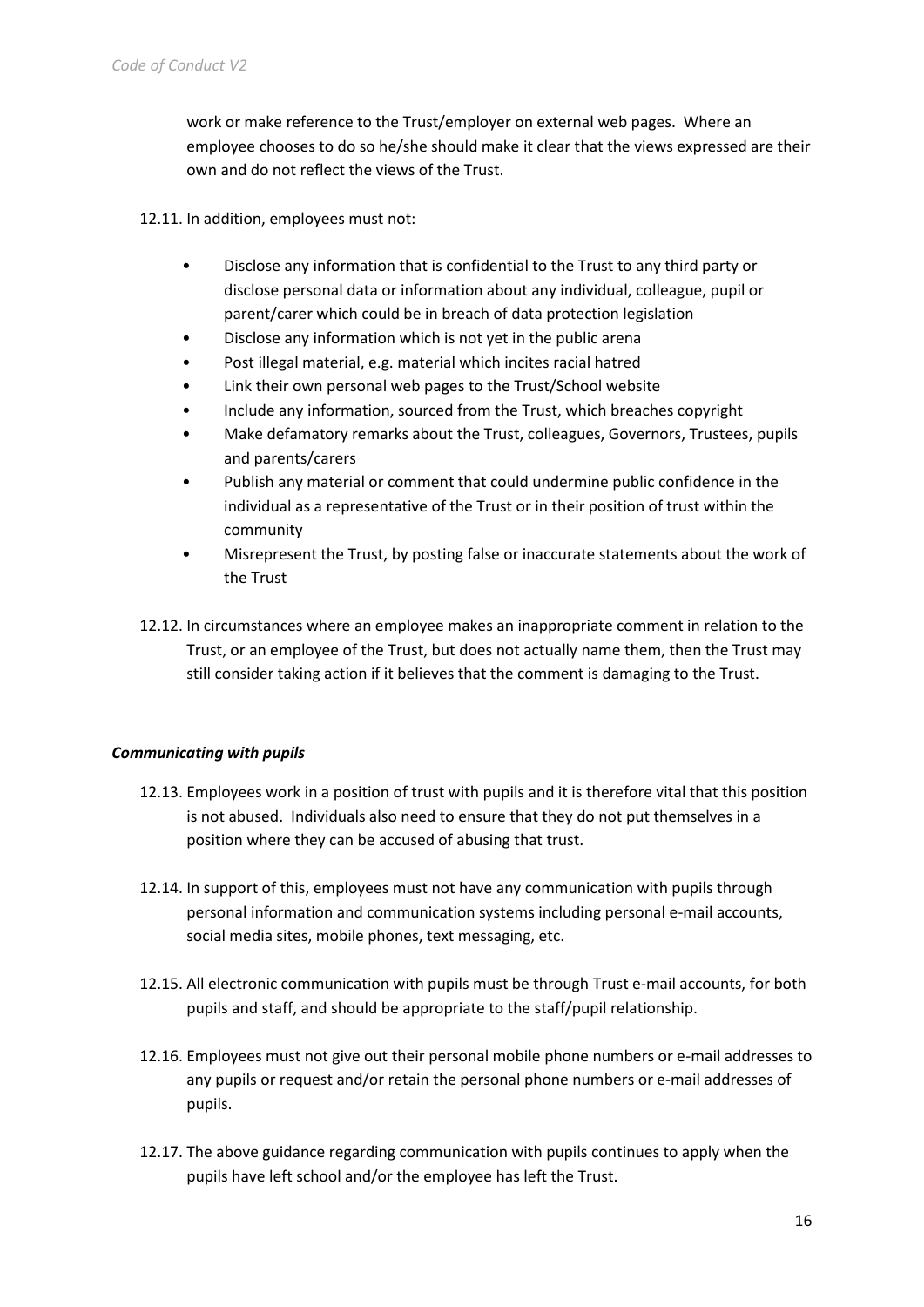- 12.18. It is recognised that there may be circumstances where employees of the Trust are known to pupils outside of work e.g. family relationships, private tutoring, membership of clubs, etc.
- 12.19. When employees are related to pupils within the Trust they are required to inform the Headteacher and this will be recorded on school systems. Electronic communication with pupils to whom an employee is related should take place out of working hours.
- 12.20. When employees interact with pupils from the Trust as a result of any additional employment they hold or volunteering they undertake, they are required to inform the Headteacher of this (or Chair of Governors in the case of the Headteacher). A declaration form is attached at Appendix 1. In these circumstances all electronic communications regarding these arrangements should take place out of working hours.
- 12.21. Exceptions to paragraphs 12.14 and 12.16 above may be agreed in writing by the Headteacher in certain circumstances, for example, for the duration of an educational visit to ensure effective communication between staff and pupils.

# <span id="page-16-0"></span>13. Whistleblowing

- 13.1. Employees are often the first to realise that there may be something seriously wrong within an organisation. However, they may not express their concerns because they feel that speaking up would be disloyal to their colleagues or to the Trust. They may also fear harassment or victimisation.
- 13.2. The Trust is committed to the highest possible standards of openness, probity and accountability. In line with that commitment, employees, and those associated with the Trust, who have serious concerns about any aspect of the Trust's work are expected to come forward and voice those concerns. It is recognised that most cases will have to proceed on a confidential basis.
- 13.3. In order to ensure that this can happen the Trust has adopted a Whistleblowing Policy which is available at each Trust school. This policy is intended to encourage and enable employees to raise serious concerns within the Trust rather than overlooking a problem or 'blowing the whistle' outside.

#### <span id="page-16-1"></span>Associated policies

- Child Protection Manual
- Disciplinary Policy
- Acceptable Use Agreements
- Whistleblowing Policy
- North Yorkshire Safeguarding Children Partnership guidance on [Managing](https://www.safeguardingchildren.co.uk/wp-content/uploads/2020/09/Allegations-Procedures-2020-September-2020-Update.pdf)  [Allegations Against Those Who Work or Volunteer with Children](https://www.safeguardingchildren.co.uk/wp-content/uploads/2020/09/Allegations-Procedures-2020-September-2020-Update.pdf)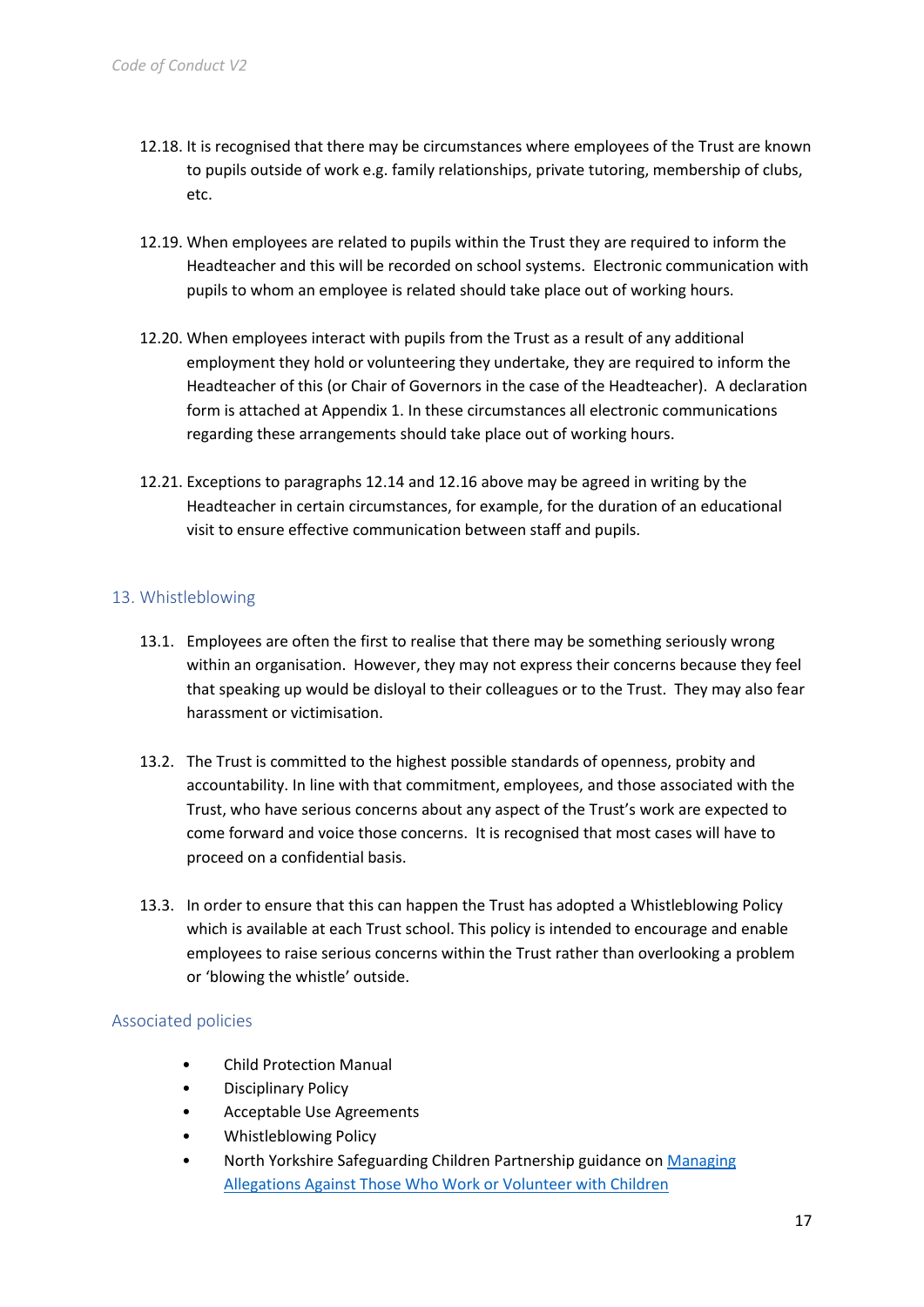# <span id="page-17-0"></span>Appendix 1: Declaration of relationships with pupils outside of school

It is recognised that there may be circumstances whereby employees of the Trust are known to pupils outside of work. Examples include membership of sports groups, uniformed clubs, private tutoring and babysitting

Where employees have a relationship on a one-to-one basis or with a single family they should give the details below:

| <b>Student Name</b> | Relationship |
|---------------------|--------------|
|                     |              |
|                     |              |
|                     |              |
|                     |              |

Continue on reverse if required.

Where employees are, for example, a group leader for a club which multiple pupils attend they should give the details below:

| <b>Name of Group</b>                    |                   |
|-----------------------------------------|-------------------|
|                                         |                   |
| Meeting place of Group                  |                   |
| Age range of children attending         |                   |
| Gender of children                      | Male/Female/Mixed |
| Governing body details for group if     |                   |
| applicable e.g. Girlguiding             |                   |
| Approximate number of children in group |                   |

I can confirm that I am fully aware of the code of conduct relating to contact out of school with pupils in line with this policy.

If I am tutoring a student outside of school I am aware that the following must be adhered to:

- I do not, at any point, teach the child in question as part of my daily timetable this is a stipulation of such tutoring
- I emphasise to parents that this is done completely independently of the Trust
- No monies come through the Trust at any point, informally (e.g. via the child) or formally
- No private tutoring is to take place on the school premises

I confirm if that if these circumstances change at any time I will complete a new form to ensure that the Trust are aware of any relationships.

| Name:   |  |
|---------|--|
| Signed: |  |
| Date:   |  |

**Once completed, signed and dated, please return this form to the Headteacher.**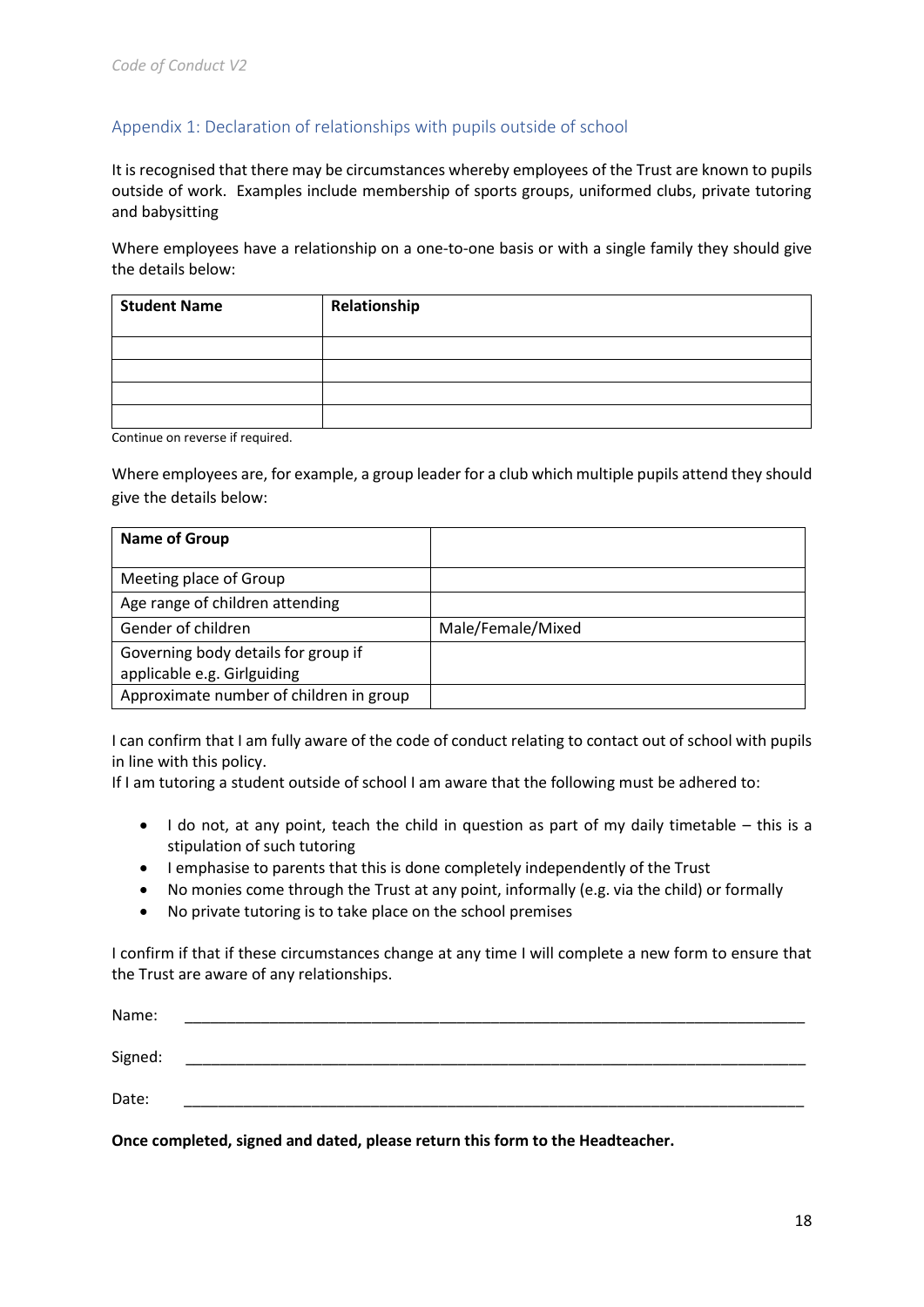# <span id="page-18-0"></span>Appendix 2: Addendum to the Code of Conduct: Low Level Concerns (KCSIE 2021<sup>1</sup>)

- 1.1.'Low-level concerns', and the importance of addressing such concerns, are set out within KCSIE 2021. The statutory guidance provides examples as to the type of behaviour which could be deemed to be a low-level concern, i.e. behaviour or conduct which does not meet the threshold to be considered as an allegation against staff in line with the local safeguarding children board procedures, but which may cause a sense of unease or a 'nagging doubt' that an adult working in or on behalf of the school may have acted in a way that;
	- Is inconsistent with the code of conduct, including inappropriate conduct outside of work; and
	- Does not meet the allegations threshold or is otherwise not considered serious enough to consider a referral to the LADO

Examples of such behaviour could include, but are not limited to:

- being over friendly with children
- having favourites
- taking photographs of children on their mobile phone
- engaging with a child on a one-to-one basis in a secluded area or behind a closed door, or
- using inappropriate sexualised, intimidating or offensive language.
- 1.2. Behaviour which may be considered as a low-level concern can exist on a wide spectrum, from the inadvertent or thoughtless, or behaviour that may look to be inappropriate, which however, but might not be in specific circumstances, through to that which is ultimately intended to enable abuse. The advice from NYES HR, and from the LADO team within North Yorkshire, is that any concern about an individual working with children or on school site should be considered in discussion with LADO and NYES HR to ensure that the advice provided considers the full range of circumstances. Therefore, even when concerns about an adult do not, at first consideration, appear to meet the harm threshold (as per para 4.8), you are advised to seek advice from the LADO and NYES HR.
- 1.3. It is crucial that any such concerns, including those which do not meet the harm threshold are shared responsibly and with the right person, and recorded and dealt with appropriately. It is expected that initially, concerns will be raised with the Designated Senior Manager/Headteacher (in line with the schools' child protection manual). Headteachers are advised to discuss any concerns with the LADO and NYES HR.
- 1.4. Following initial discussion with the LADO and / or NYES HR, on receipt of a low-level concern from a third party, the Designated Senior Manager/Headteacher should collect as much evidence as possible by speaking to the person who raised the concern and to the individual

<sup>1</sup> Keeping Children Safe in Education 2021 government guidance -

[https://assets.publishing.service.gov.uk/government/uploads/system/uploads/attachment\\_data/file/1021914](https://assets.publishing.service.gov.uk/government/uploads/system/uploads/attachment_data/file/1021914/KCSIE_2021_September_guidance.pdf) [/KCSIE\\_2021\\_September\\_guidance.pdf](https://assets.publishing.service.gov.uk/government/uploads/system/uploads/attachment_data/file/1021914/KCSIE_2021_September_guidance.pdf)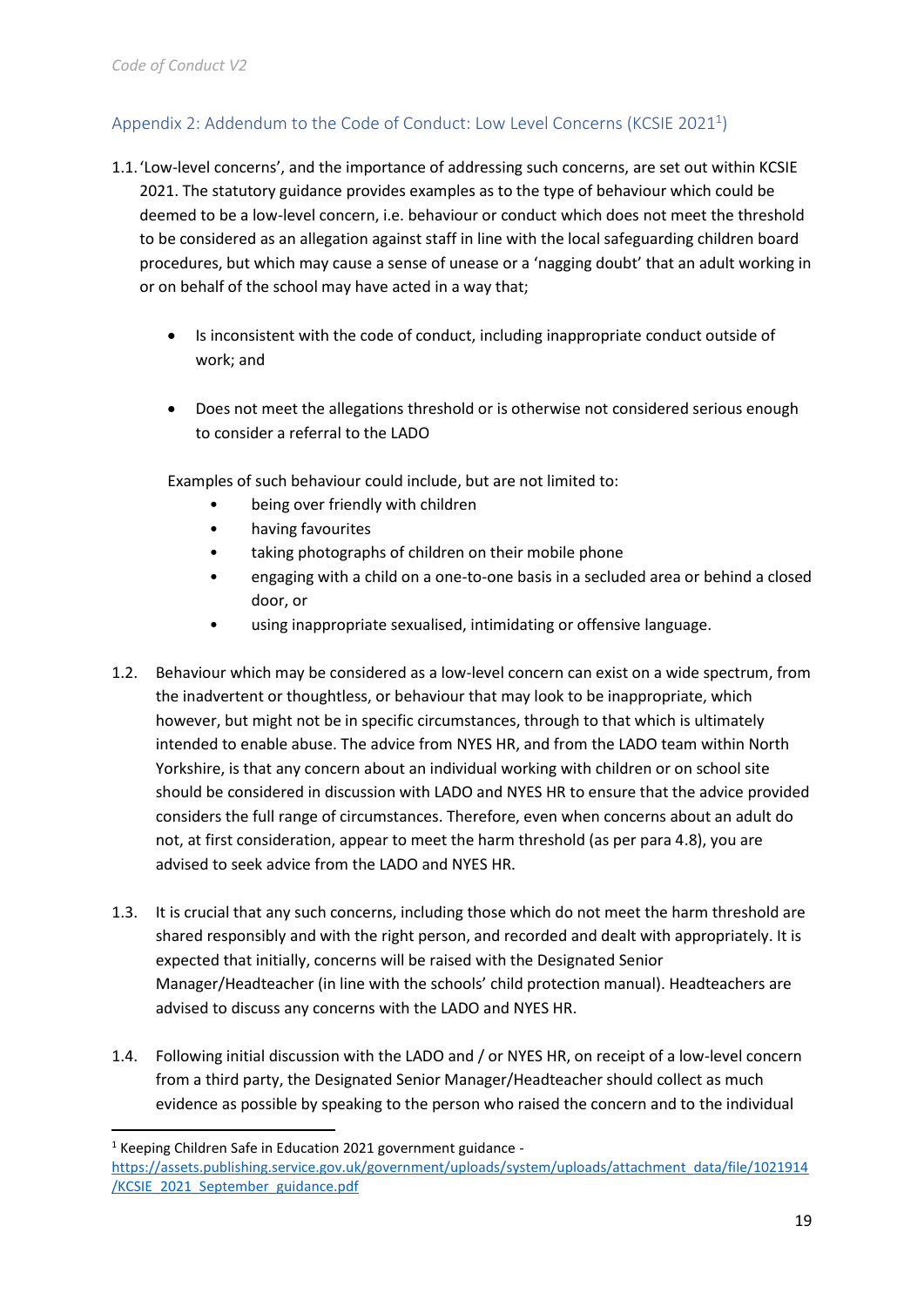involved and any witnesses. This information will aide your consideration of any further action that may be necessary.

- 1.5. Where it has been confirmed that the concerns do not meet the threshold to be considered as an allegation under the local safeguarding children board procedures<sup>2</sup>, schools are advised to consider whether the matter relates to poor performance or alleged misconduct, and therefore should consider their disciplinary and developing performance / capability policies in determining the most appropriate way of addressing their concerns. Each case will be considered on its merits, and action may range from monitoring and additional supervision, informal management advice through to a more formal disciplinary investigation and the possibility of a formal disciplinary sanction where the concerns are of a more serious nature, or demonstrate a pattern where informal action or support has not been successful in resolving the identified concerns.
- 1.6. All actions taken by the school in respect of the low-level concerns, all instances should be recorded clearly and comprehensively in writing, including the details of the concern, the context in which the concern arose, and the action taken. A template form has been provided to help in this process. The name of the individual sharing their concern should also be noted, if the individual wishes to remain anonymous then that should be respected as far as is reasonably possible. Schools can decide where these records are kept, but they must be kept confidential, held securely and comply with GDPR. It is recommended that records are held in one place and not as part of an individual's own personal file. Schools should consider how long to retain the information, but it is recommended that it is retained at least six years after the individual leaves their employment, in line with other HR file retention protocols.
- 1.7. Records should be reviewed regularly so that potential patterns of concerning, problematic or inappropriate behaviour can be identified. Where a pattern of such behaviour is identified, the school or college should decide on an appropriate course of action, and it is advised that advice is sought from NYES HR and the LADO. Any concerns which have the potential to meet the harm threshold must be referred to the LADO in line with the local safeguarding children board procedures.

<sup>2</sup> NYSCP - [https://www.safeguardingchildren.co.uk/wp-content/uploads/2020/09/Allegations-Procedures-](https://www.safeguardingchildren.co.uk/wp-content/uploads/2020/09/Allegations-Procedures-2020-September-2020-Update.pdf)[2020-September-2020-Update.pdf](https://www.safeguardingchildren.co.uk/wp-content/uploads/2020/09/Allegations-Procedures-2020-September-2020-Update.pdf)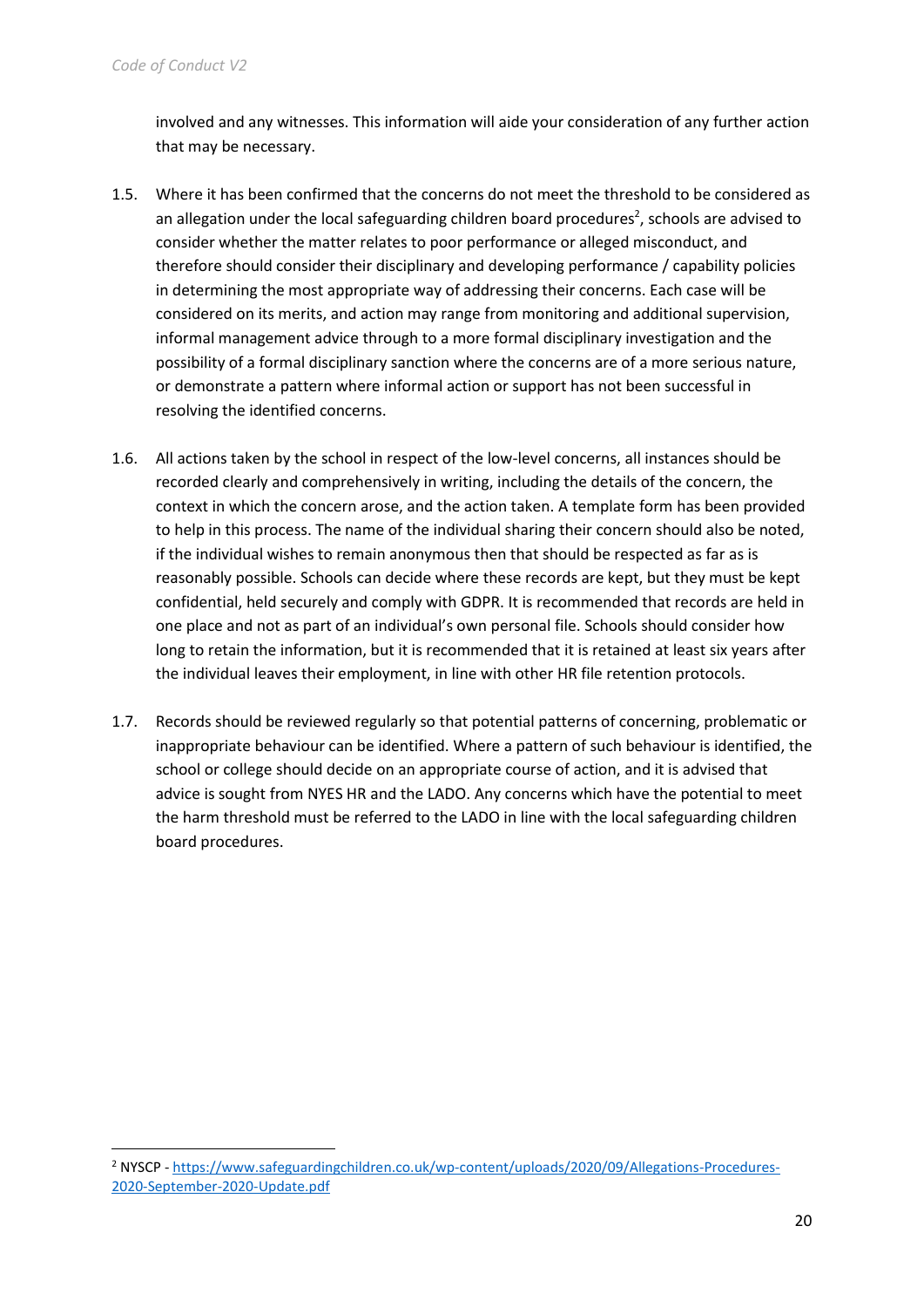# Appendix 3: Low-level concerns reporting form

This form can be used to share any concern, no matter how small or seemingly insignificant, even if no more than causing a sense of unease or a 'nagging doubt' – that an adult may have acted in a way that is inconsistent with the Code of Conduct (including inappropriate conduct outside of work) and/or in a way that on first glance does not appear to meet the allegation 'harm' threshold.

|                                                                                                                                                                                                     | <b>Your details</b>       |           |
|-----------------------------------------------------------------------------------------------------------------------------------------------------------------------------------------------------|---------------------------|-----------|
| Date and time of completing this<br>form                                                                                                                                                            |                           |           |
| Name (optional)                                                                                                                                                                                     |                           |           |
| Role                                                                                                                                                                                                |                           |           |
| <b>Signature</b>                                                                                                                                                                                    |                           |           |
| Details of individual (including yourself for self-reporting) whom the concern is about                                                                                                             |                           |           |
| <b>Name</b>                                                                                                                                                                                         |                           |           |
| <b>Role</b>                                                                                                                                                                                         |                           |           |
|                                                                                                                                                                                                     | <b>Details of concern</b> |           |
| Please include as much detail as possible. Think about the following: What behaviour and/or incident are<br>you reporting? What exactly happened? Why does the behaviour and/or incident worry you? |                           |           |
| Details of any children or young people involved                                                                                                                                                    |                           |           |
| Name(s)                                                                                                                                                                                             |                           |           |
|                                                                                                                                                                                                     | <b>Next steps</b>         |           |
| Are you willing to meet with the<br>headteacher/DSL to discuss your<br>concern?                                                                                                                     | Yes                       | <b>No</b> |